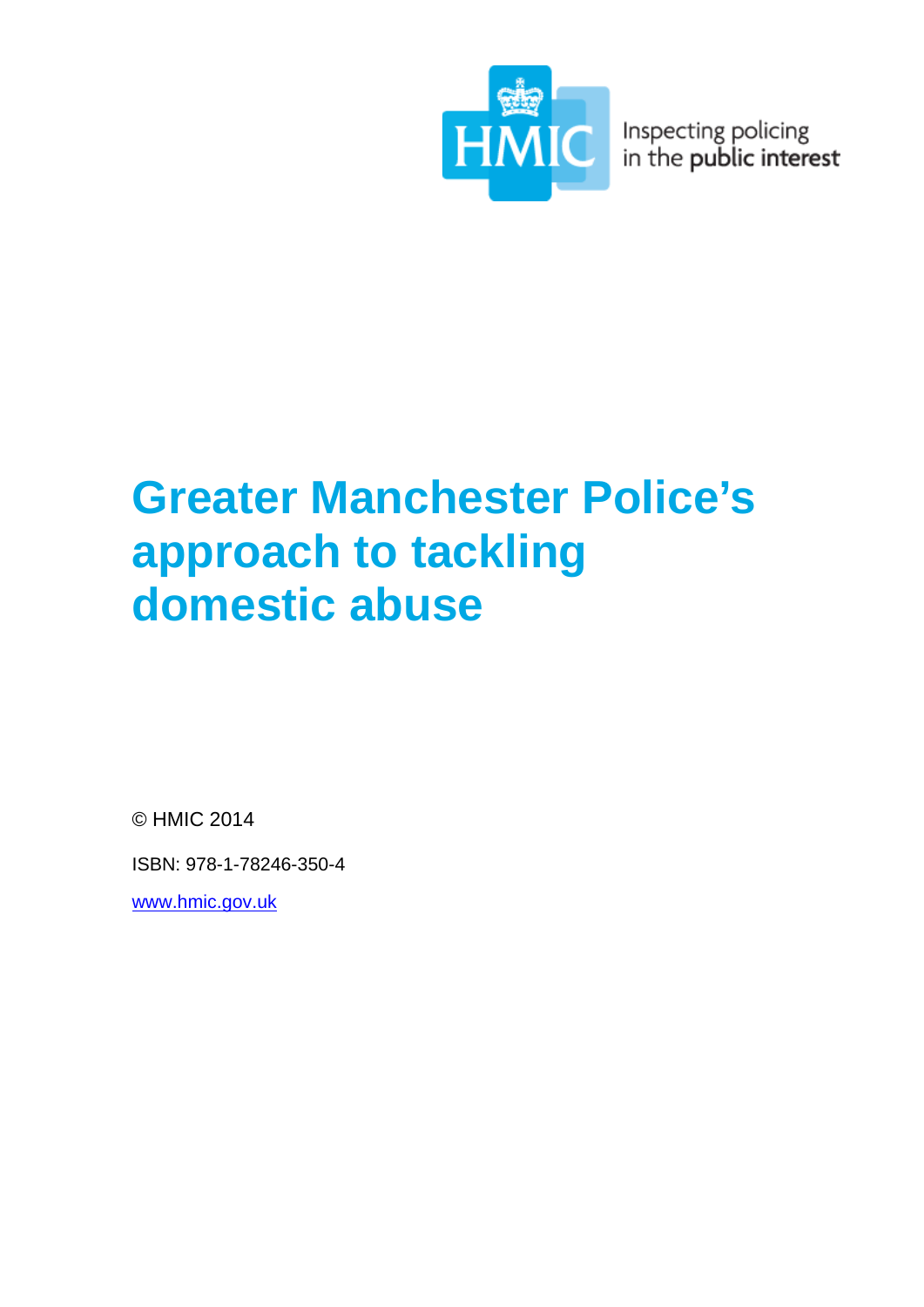# **Introduction**

The extent and nature of domestic abuse remains shocking. A core part of the policing mission is to prevent crime and disorder. Domestic abuse causes both serious harm and constitutes a considerable proportion of overall crime. It costs society an estimated £[1](#page-1-0)5.7 billion a year.<sup>1</sup> 77 women were killed by their partners or ex-partners in [2](#page-1-1)012/13. $^2$  In the UK, one in four young people aged 10 to 24 reported that they experienced domestic violence and abuse during their childhood. $3$  Forces told us that crime relating to domestic abuse constitutes some 8 percent of all recorded crime in their area, and one third of their recorded assaults with injury. On average the police receive an emergency call relating to domestic abuse every 30 seconds.

People may experience domestic abuse regardless of their gender, ethnicity, religion, sexuality, class, age or disability. Domestic abuse may also occur in a range of different relationships including heterosexual, gay, lesbian, bi-sexual and transgender, as well as within families.

While both men and women can be victims of domestic abuse, women are much more likely to be victims than men.

The cross-government definition of domestic violence and abuse is:

*"any incident or pattern of incidents of controlling, coercive, threatening behaviour, violence or abuse between those aged 16 or over who are, or have been, intimate partners or family members regardless of gender or sexuality. The abuse can encompass, but is not limited to:[4](#page-1-3)*

- *psychological*
- *physical*
- *sexual*

-

- *financial*
- *emotional".*

*Controlling behaviour* is defined as a range of acts designed to make a person subordinate and/or dependent by isolating them from sources of support, exploiting their resources and capacities for personal gain, depriving them of the means needed for independence, resistance and escape and regulating their everyday behaviour.

<span id="page-1-0"></span><sup>1</sup> Walby, S. (2009). *The cost of domestic violence*. Retrieved from: [www.lancaster.ac.uk/fass/doc.../Cost\\_of\\_domestic\\_violence\\_update.doc](http://www.lancaster.ac.uk/fass/doc.../Cost_of_domestic_violence_update.doc)

<span id="page-1-1"></span><sup>2</sup> Office for National Statistics (2013). *Focus on violent crime and sexual offences 2012/13* – Chapter 4: Intimate Personal Violence and Partner Abuse. Retrieved from: [http://www.ons.gov.uk/ons/dcp171776\\_352362.pdf](http://www.ons.gov.uk/ons/dcp171776_352362.pdf)

<span id="page-1-2"></span> $3$  Radford L, Corral S, Bradley C et al (2011) Child abuse and neglect in the UK today. London: NSPCC.

<span id="page-1-3"></span><sup>&</sup>lt;sup>4</sup> All definitions are taken from [www.gov.uk/domestic-violence-and-abuse](http://www.gov.uk/domestic-violence-and-abuse)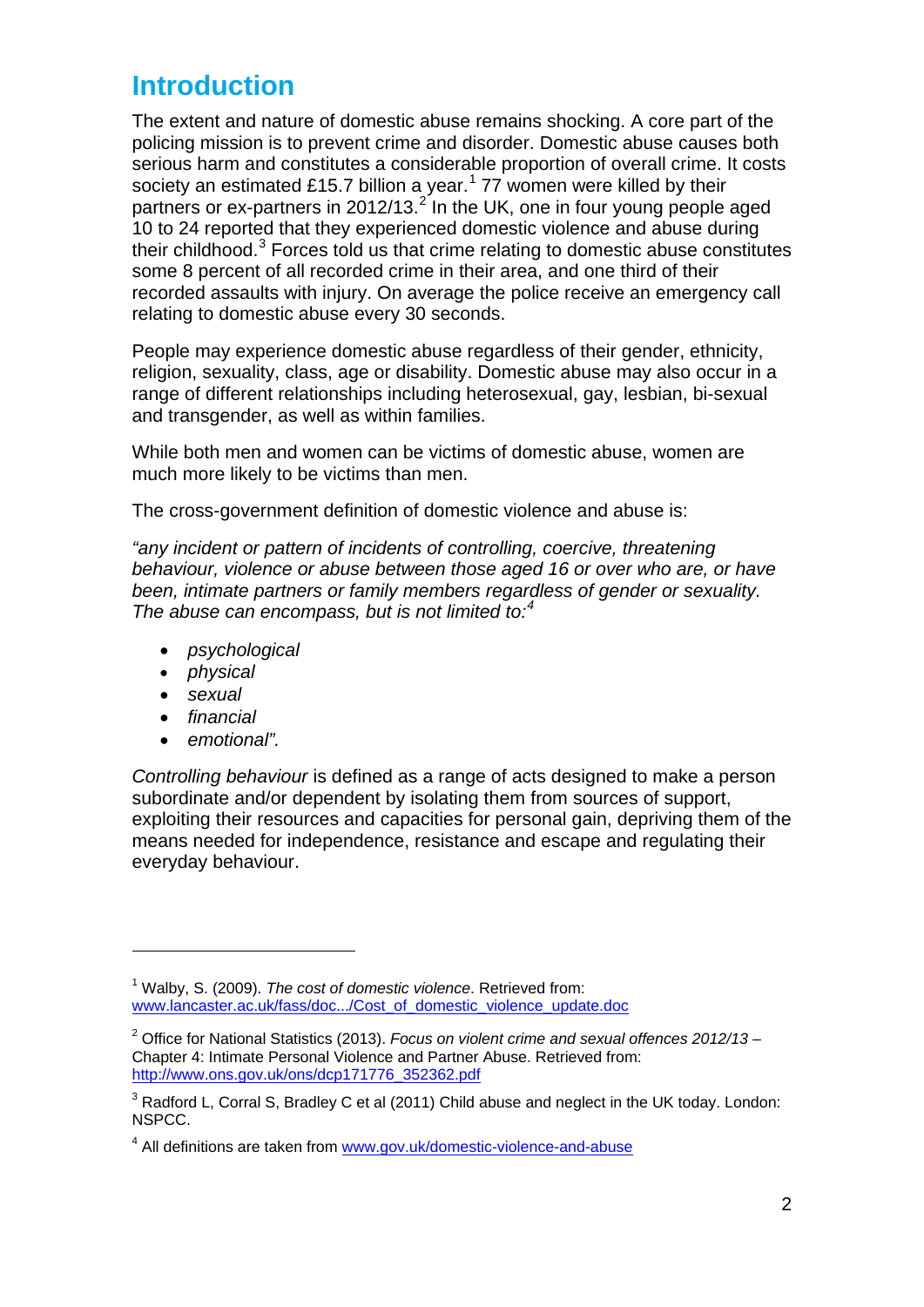*Coercive behaviour* is defined as: an act or a pattern of acts of assault, threats, humiliation and intimidation or other abuse that is used to harm, punish, or frighten their victim. This definition includes so-called honour-based violence, female genital mutilation and forced marriage.

Tackling domestic abuse and keeping its victims safe is both vitally important, and incredibly complicated. The police service needs to have the right tools, resources, training and partnerships in place to help it identify victims and keep them safe. It also needs to investigate and bring to justice offenders, when no two domestic abuse environments are the same, and some victims have suffered in silence for years or even decades.

In September 2013, the Home Secretary commissioned HMIC to conduct an inspection.<sup>[5](#page-2-0)</sup> We were asked to consider:

- the effectiveness of the police approach to domestic violence and abuse, focusing on the outcomes for victims;
- whether risks to victims of domestic violence and abuse are adequately managed;
- identifying lessons learnt from how the police approach domestic violence and abuse; and
- making any necessary recommendations in relation to these findings when considered alongside current practice.

To answer these questions, HMIC collected data and reviewed files from the 43 Home Office funded forces. We spoke to 70 victims of domestic abuse in focus groups throughout England and Wales and surveyed over 100 victims online. We also surveyed 200 professionals working with victims of domestic abuse.

We inspected all police forces in England and Wales, interviewing senior and operational leads in forces, holding focus groups with frontline staff and partners, and carrying out visits to police stations (which were unannounced) to test the reality of each force's approach with frontline officers. Our inspection teams were supplemented by expert peers, which included public protection experts from over 15 forces and those working with victims of domestic abuse in voluntary and community sector organisations.

This report details what HMIC found in Greater Manchester Police and at the end of the report we set out some recommendations. These recommendations should be considered in conjunction with the recommendations for all forces made in the national report.<sup>[6](#page-2-1)</sup> A glossary of frequently used terms also appears at the end of the report.

-

<span id="page-2-0"></span><sup>5</sup> [www.gov.uk/government/news/major-review-of-police-response-to-domestic-violence](http://www.gov.uk/government/news/major-review-of-police-response-to-domestic-violence)

<span id="page-2-1"></span> $\mathrm{^{6}T}$ here is a requirement under section 55(5) and section 55(6) of the 1996 Police Act for the police and crime commissioner to publish a copy of their comments on this report and the recommendations for all forces in the national report and forward these to the Home Secretary.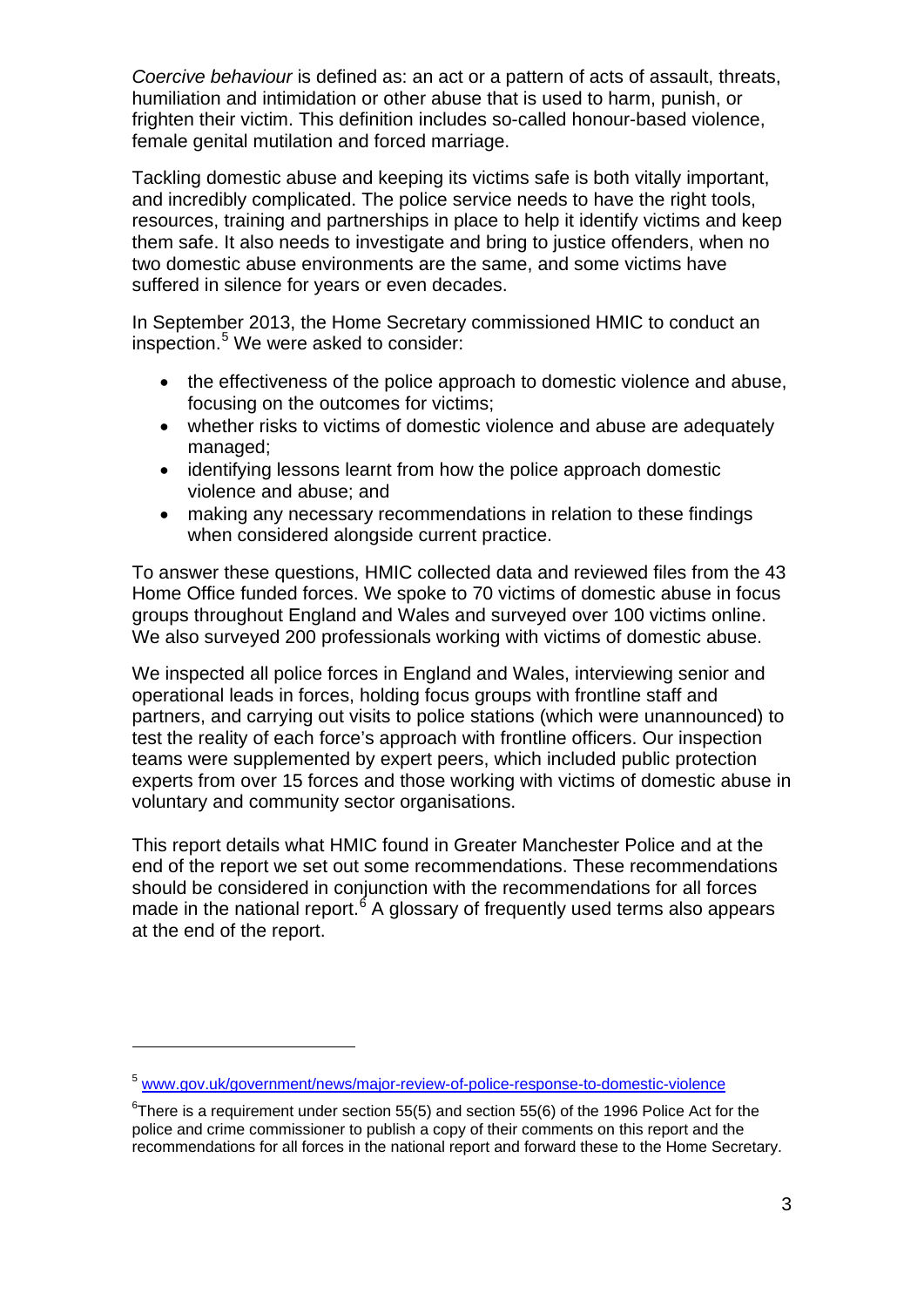# **Domestic abuse in Greater Manchester[7](#page-3-0)**

## **Calls for assistance**



In Greater Manchester, domestic abuse accounts for 6% of calls to the police for assistance. Of these calls, 16% were from repeat victims.

**Crime**

**8 Domestic abuse accounts for 8% of all** recorded crime. recorded crime.

# **Assault with intent**

**17%**

Greater Manchester recorded 905 assaults with intent to cause serious harm, of these 154 were domestic abuse related. This is 17% of all assaults with intent to cause serious harm recorded for the 12 months to end of August 2013.

**Assault with injury**

**35%**

-

The force also recorded 12,953 assaults with injury, of these 4,478 were domestic abuse related. This is 35% of all assaults with injury recorded for the 12 months to end of August 2013.

<span id="page-3-0"></span> $7$  Data in this section is based upon forces' own definition of calls for assistance and domestic abuse, and forces' use of domestic abuse markers on IT systems.

Source: HMIC data collection. Crime figures are taken from police-recorded crime submitted to the Home Office.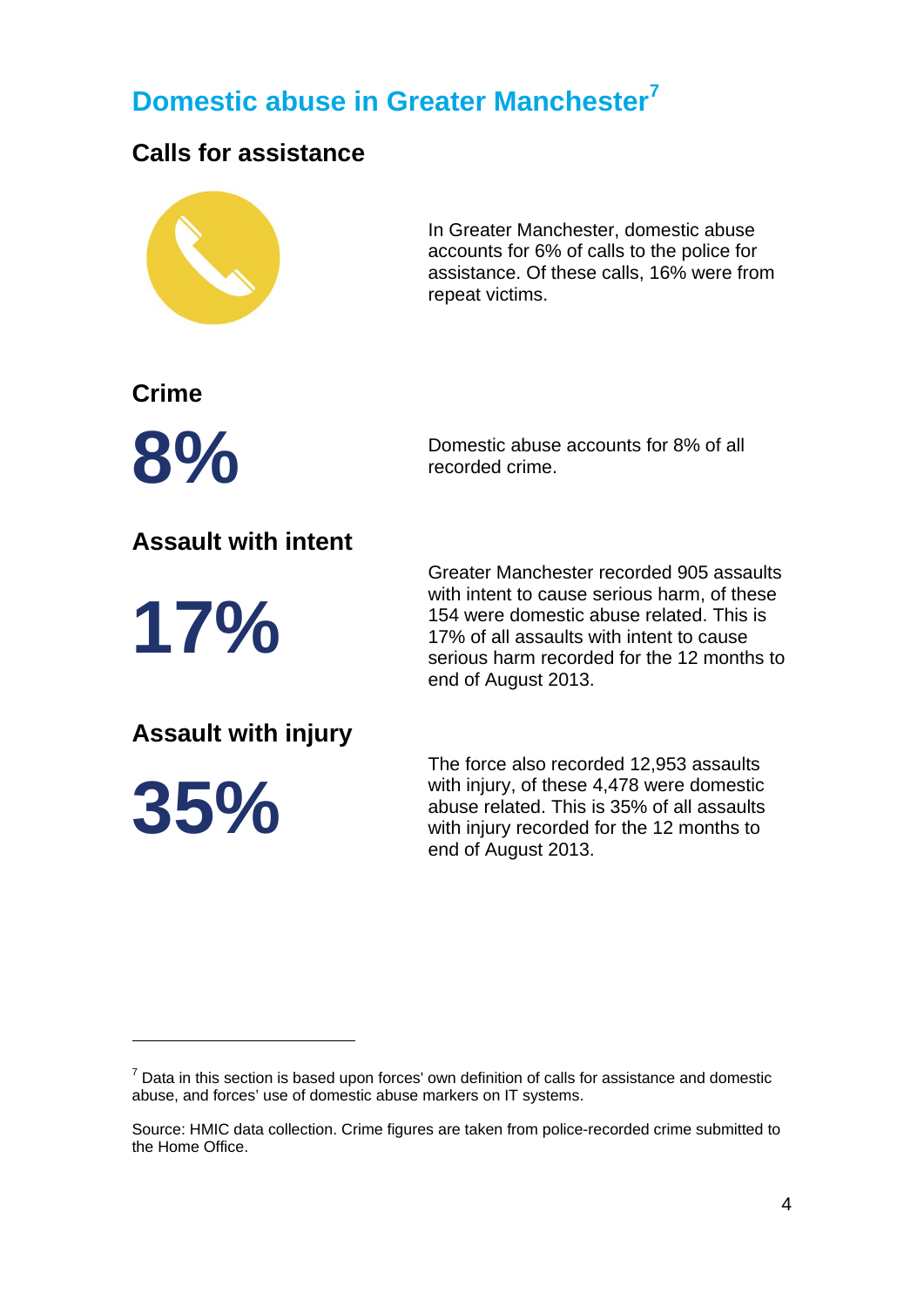### **Harassment**

**69%**

### **Sexual offences**

**12%**

The force recorded 2,429 harassment offences, of these 1,667 were domestic abuse related. This is 69% of all harassment offences recorded for the 12 months to end of August 2013.

The force also recorded 2,959 sexual offences, of these 353 were domestic abuse related. This is 12% of all sexual offences recorded for the 12 months to end of August 2013.

# **Risk levels**



Greater Manchester Police were unable to provide data relating to the number of active high, medium and standard risk cases they had.

### **Arrests**

-



The force was not able to provide the number of domestic abuse related arrests before the national data was finalised<sup>[8](#page-4-0)</sup>. For most forces the number of domestic abuse related arrests is between 45 and 90 per 100 crimes with a domestic abuse marker for the 12 months to 31 August 2013.

<span id="page-4-0"></span> $8$  While the force did not submit arrest data before the submission deadline, since then they have provided the required numbers. There were 72 domestic abuse related arrests per 100 crimes with a domestic abuse marker in Greater Manchester for the 12 months to 31 August 2013.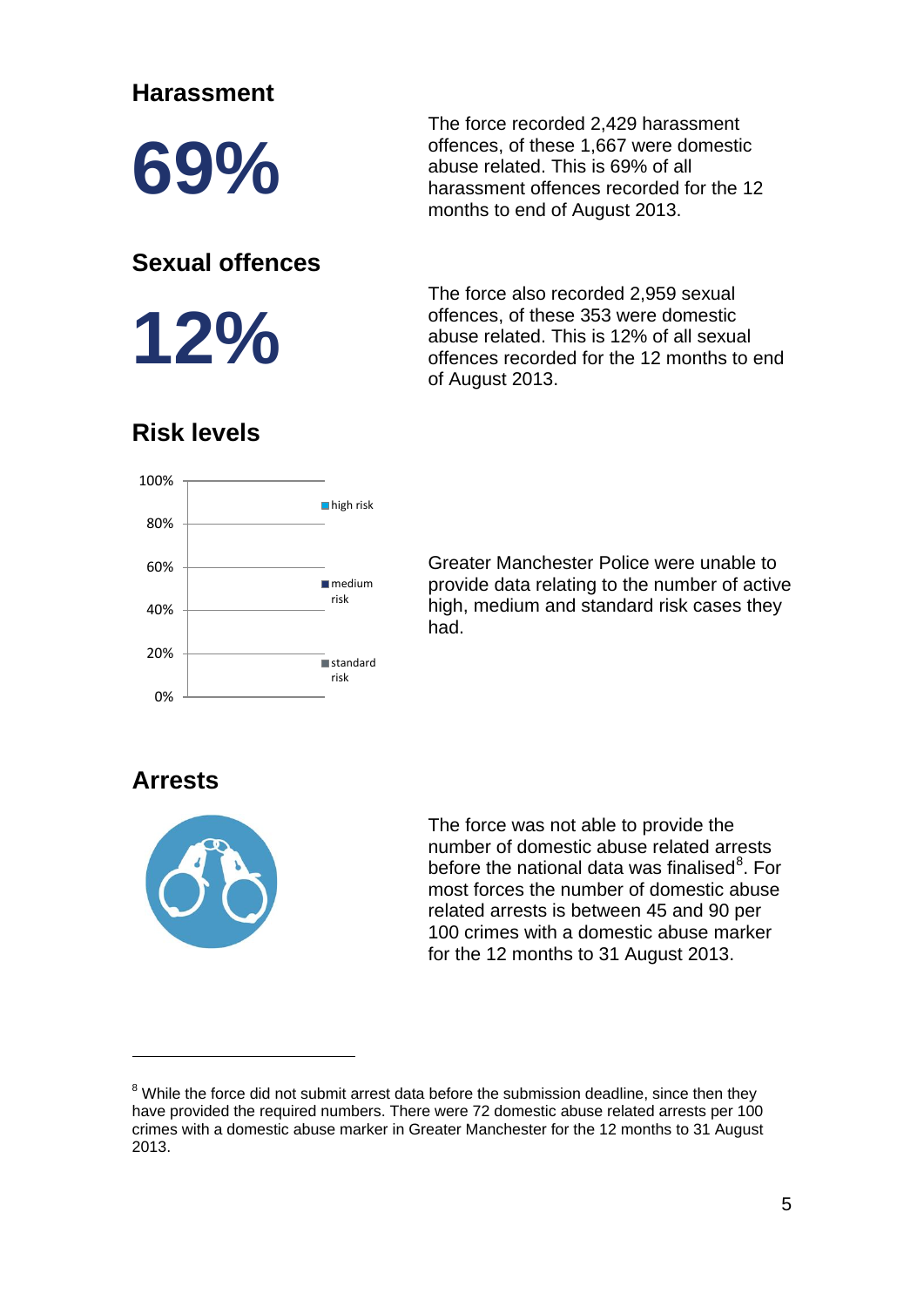## **Outcomes**



Greater Manchester recorded 13,399 domestic abuse related crimes for the 12 months to the end of August 2013. Of these crimes, 44% resulted in a charge, 9% resulted in a caution and, 5% had an out of court disposal, for example, a fixed penalty notice for disorderly conduct.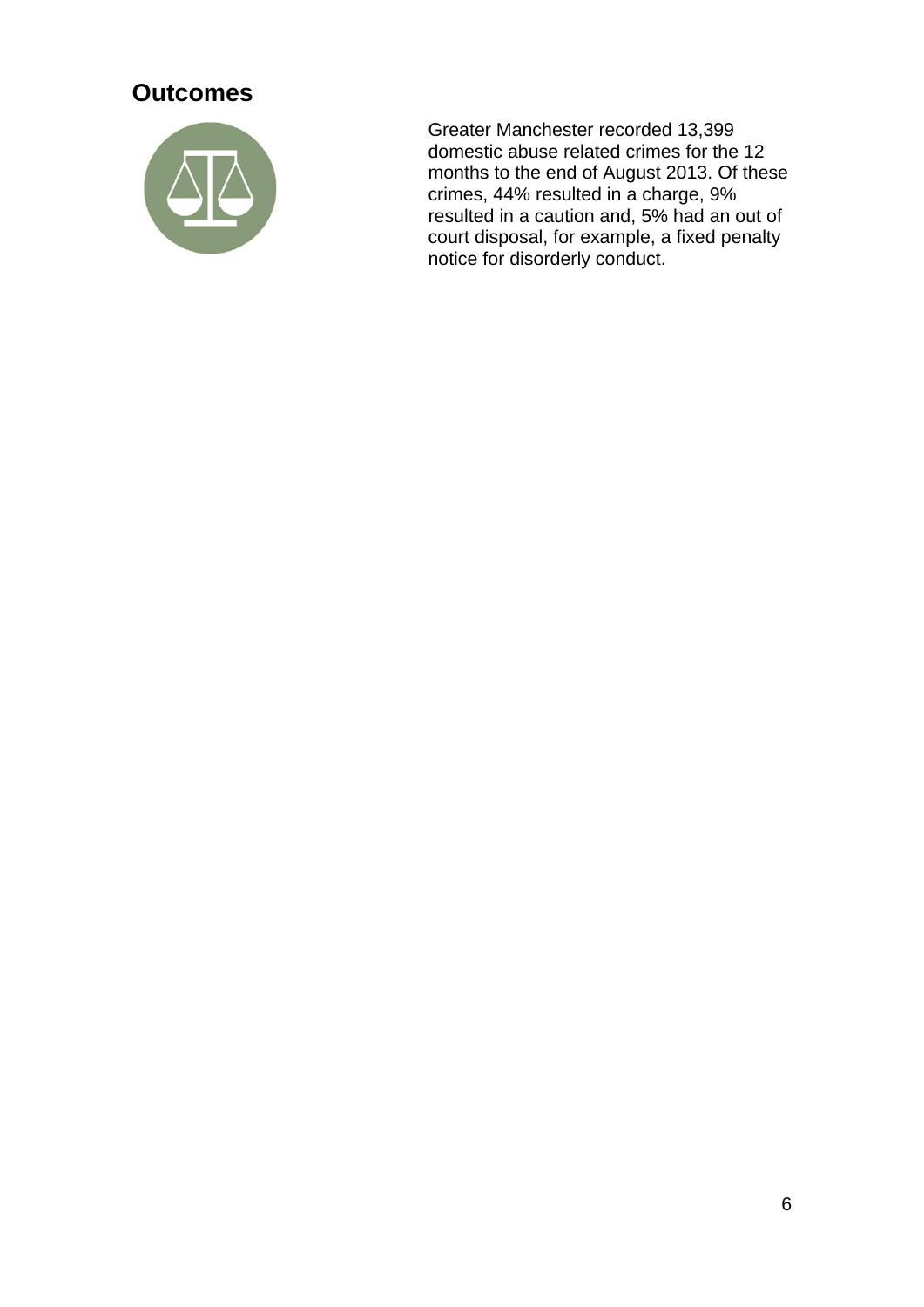# **Executive summary**

HMIC has significant concerns about the ability of Greater Manchester Police to deal consistently and appropriately with victims of domestic abuse and to reduce the risk of harm to them. Domestic abuse is a stated priority for both the police and crime commissioner (PCC) and the force and they continue to invest in skilled and experienced specialist domestic abuse teams. However, these teams deal only with the highest-risk victims who represent a small proportion of all victims. The remainder are dealt with by other police teams. HMIC found serious weaknesses in the understanding of staff about their role and in the processes and systems to manage the risk to victims and keep them safe. The focus is on dealing with the offenders and there is insufficient attention paid to safeguarding the victims.

Given the scale and the seriousness of the areas for improvement, HMIC has concluded that urgent action is needed by the force to address the risks identified in this report.

# **Identifying victims**

Most requests for police assistance in domestic abuse incidents are identified through calls to the force operational communications room (OCR). HMIC found that call handlers are confident and empathetic when dealing with victims of domestic abuse. However, both they and dispatchers have received only limited specific training in domestic abuse. All OCR staff understood that domestic abuse should be dealt with as a priority and victims should receive prompt police attendance. There was a lack of clarity over the definitions of repeat and vulnerable victims and how this might affect the priority given to the response. The force has systems within the OCR which identify repeat calls from the same address or telephone number, but the systems do not readily identify any history with either victim or offenders by name. This means that officers may be attending an incident without knowing the full history and this may lead them to inaccurately assess the risk faced by the victim.

# **Keeping victims safe**

Domestic abuse is a stated priority for the PCC and the force. However, HMIC found serious weaknesses in the way the force responds to victims and manages their safeguarding.

High-risk victims who are managed by the specialist domestic abuse team known as the public protection investigation unit (PPIU) get a good, comprehensive response from the police, and their safeguarding is well managed. However, for those victims who are assessed as at standard and medium risk, which represents around 90 percent of all cases, the force cannot be confident that all victims are getting a consistently good service. There is only limited supervision of the initial response to these incidents, training for staff in domestic abuse has been inconsistent and the focus of officers is on dealing with the perpetrator and not the victim.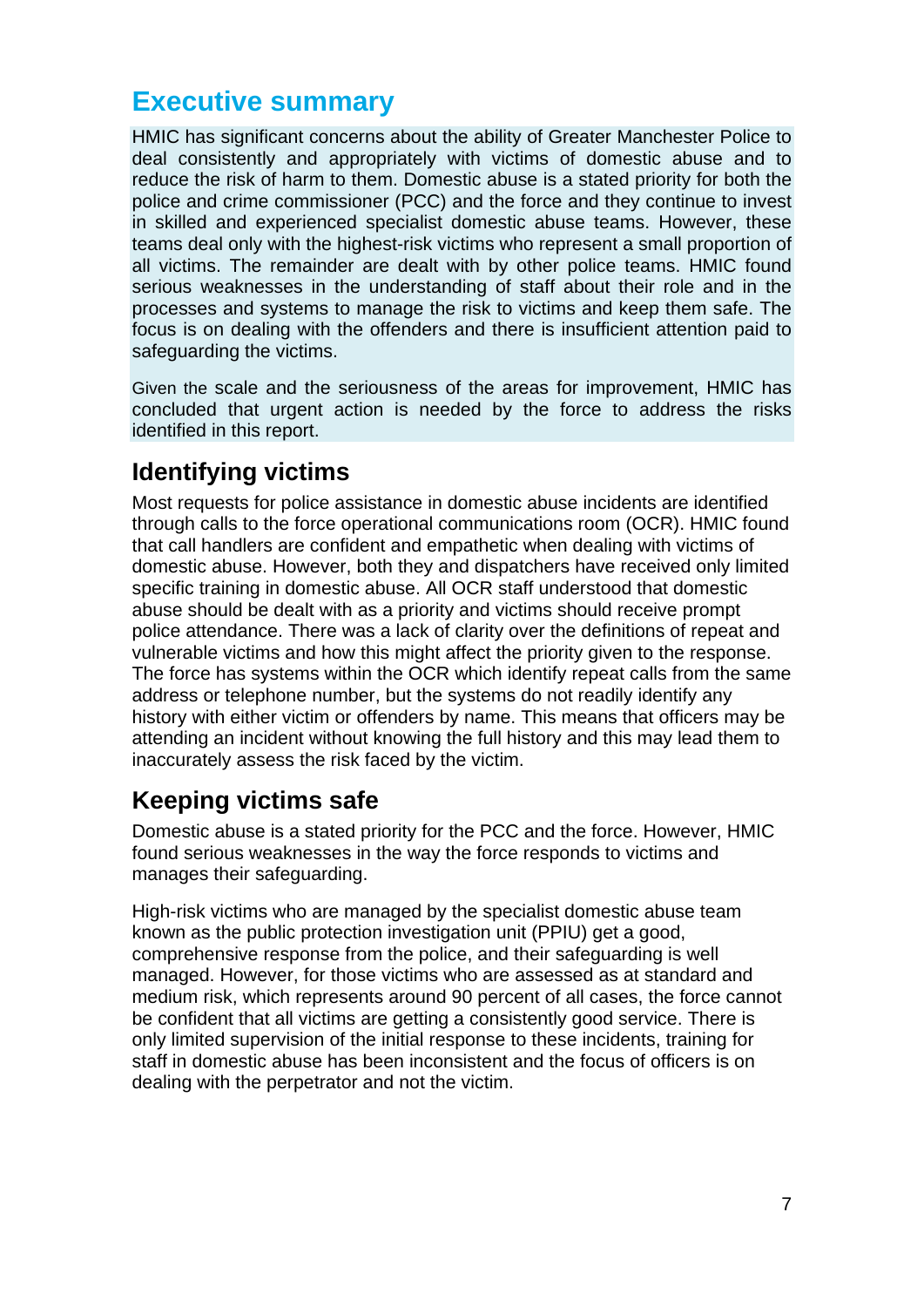HMIC is concerned that the current levels of service to black and minority ethnic victims is a weakness. The force needs to take urgent action to ensure that victims who need the service of an interpreter are not disadvantaged.

### **Management of risk**

Where the specialist domestic abuse team takes ownership of the investigation in high-risk cases, there is a robust and effective process for ensuring the victim is safeguarded but where investigations are led by other teams it is less robust. HMIC is concerned that due to the lack of clarity among officers about who is responsible for safeguarding victims assessed as standard and medium risk there is a gap in the level of safeguarding that is provided to victims and a serious risk that insufficient attention is paid by the police to either maintaining effective contact with these victims or planning and supporting their safety. Following the initial attendance at the scene, the focus remains on dealing with the perpetrator and there is insufficient attention paid to safeguarding the victims of domestic abuse.

The force works well in partnership through the multi-agency risk assessment conferences (MARACs) where agencies come together to discuss high-risk cases and agree a co-ordinated response to keeping victims safe. However, we found that consistently increasing numbers of referrals to some MARACs may mean that they become unsustainable. Partnerships are complex and challenging in such a large force area, and it does mean that there are inconsistencies in the range and quality of partnership services available to victims dependent upon where they live.

# **Organisational effectiveness at keeping people safe**

HMIC is concerned that there are weaknesses in the force's systems and processes which could mean that they fail to effectively manage risk and adequately safeguard victims. Although all victim risk assessments are reassessed by specialist domestic abuse officers, there can be a significant delay in reviewing the risk assessments in the domestic abuse team during peaks in workloads. This delay means that there is a risk that victims may not get police and partner help in their safeguarding when they need it.

With the exception of high-risk victims, there are no clear processes to ensure that contact is maintained with victims or that their risk is reviewed as the circumstances change. Whilst everyone is clear who is responsible for dealing with the offender, there is confusion among response officers and prisoner processing officers as to who has the responsibility for maintaining contact with the victim.

There are only very limited processes in place to manage serial and serious perpetrators of domestic abuse and their use is inconsistent across the force.

The force has seen an increase in the number of domestic homicides. While reviews have been carried out, the learning from them has not been systematically fed through to frontline officers and supervisors so that improvements in practice can take place.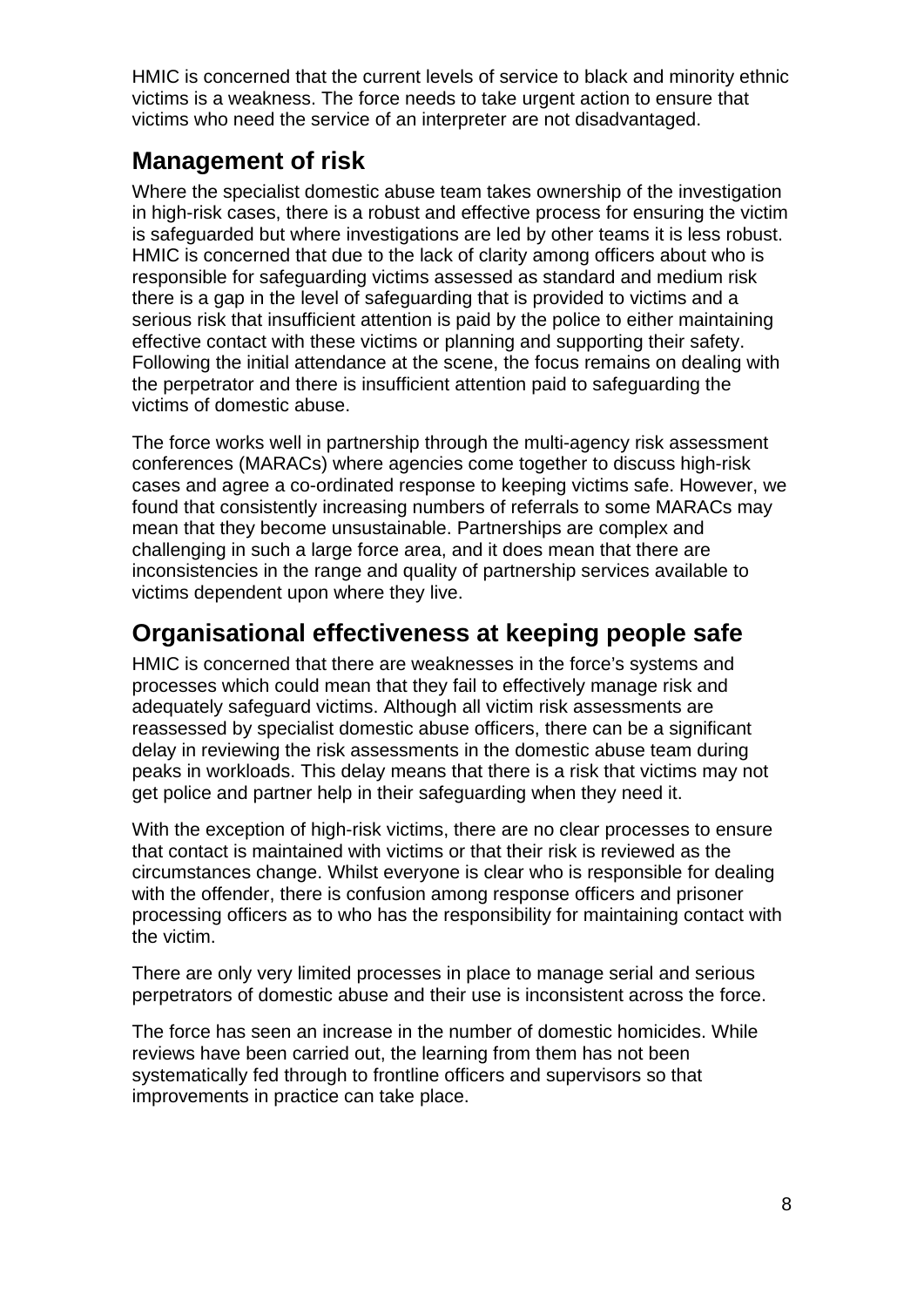The force monitors and collects some data on domestic abuse performance but we found little evidence that this data is used in any meaningful way to evaluate the outcomes for victims or to drive improvements in services.

Given the scale and extent of the areas for improvement identified, HMIC have concluded that immediate remedial action is required by the force to address the risks identified if victims of domestic abuse in Greater Manchester are to be properly safeguarded. The force has been asked to share with HMIC an action plan to address the identified risks. HMIC will re-inspect the force to review the progress made.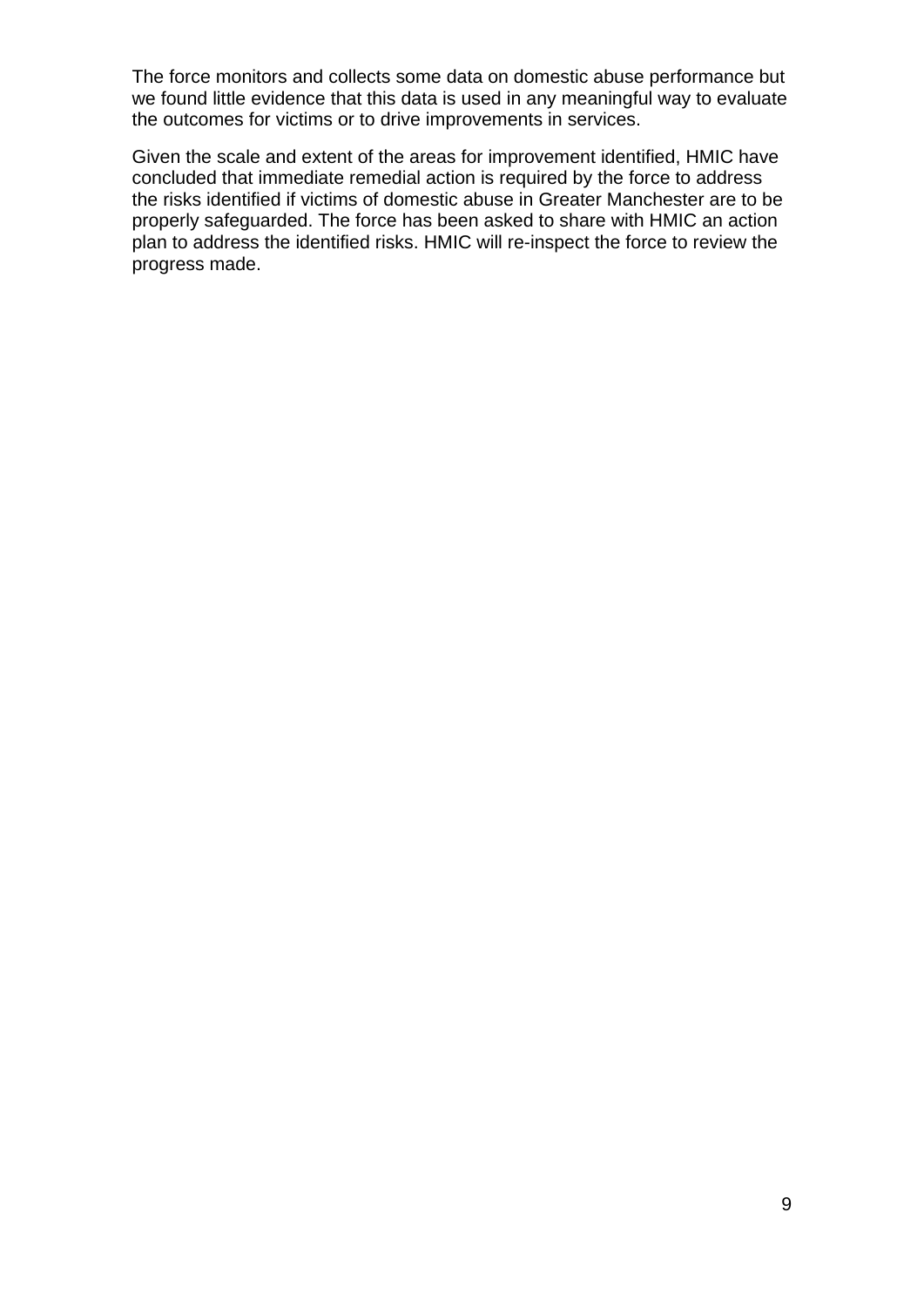# **Findings**

### **How does the force identify victims of domestic abuse, and in particular, repeat and vulnerable victims?**

Most requests for police assistance in domestic abuse incidents are identified through calls to the force operational communications room (OCR). HMIC found that call handlers are confident and empathetic when dealing with victims of domestic abuse. However, both they and dispatchers have received only limited specific training in domestic abuse. All OCR staff understood that domestic abuse should be dealt with as a priority and victims should receive prompt police attendance. There was a lack of clarity over the definitions of repeat and vulnerable victims and how this might affect the priority given to the response. The force has systems within the OCR which identify repeat calls from the same address or telephone number, but the systems do not readily identify any history with either victim or offenders by name. This means that officers may be attending an incident without knowing the full history and this may lead them to inaccurately assess the risk faced by the victim.

The majority of calls about domestic abuse reported to the force are received in the force's OCR. Identifying that a caller is reporting domestic abuse is the responsibility of the call handlers in the first instance. Through their questioning of the caller, and any further information on the police databases, they will assess the urgency of the police response needed and grade the call accordingly. The telephone system can also pinpoint the location of the caller by the number to aid the call handler. This is helpful in the event of the call being dropped before the caller has given their address. As the details of the call are entered onto the incident log, the police IT systems alert the call handler automatically to any previous recent police involvement with that address or calls from that telephone number. The system does not identify readily either the victim or the offender by name and therefore it may not be immediately apparent that the caller is a repeat victim if the previous incidents took place at a different address.

Having as full a picture of the incident and any background information can help the call handlers and dispatchers make an accurate assessment of the risk faced by the victim and the speed of police response that is needed. Gathering this information means it can also be relayed to the officers attending the incident so that they are prepared for what they might encounter at the scene. However, we found that relevant information can be stored on a number of different police databases and checking all of them during busy periods can be a challenge. We also found that during peak workloads neither the call handlers nor the dispatchers have the time to consistently check all of the systems, which means that officers are attending some incidents without knowing the full background.

There was a lack of clarity among call handlers as to the precise force definition of a repeat victim of domestic abuse. Although there was a consistent understanding that when a victim makes their first call for police help, they are likely to have been subjected to domestic abuse on numerous previous occasions, it was not clear that a repeat victim was given any greater priority.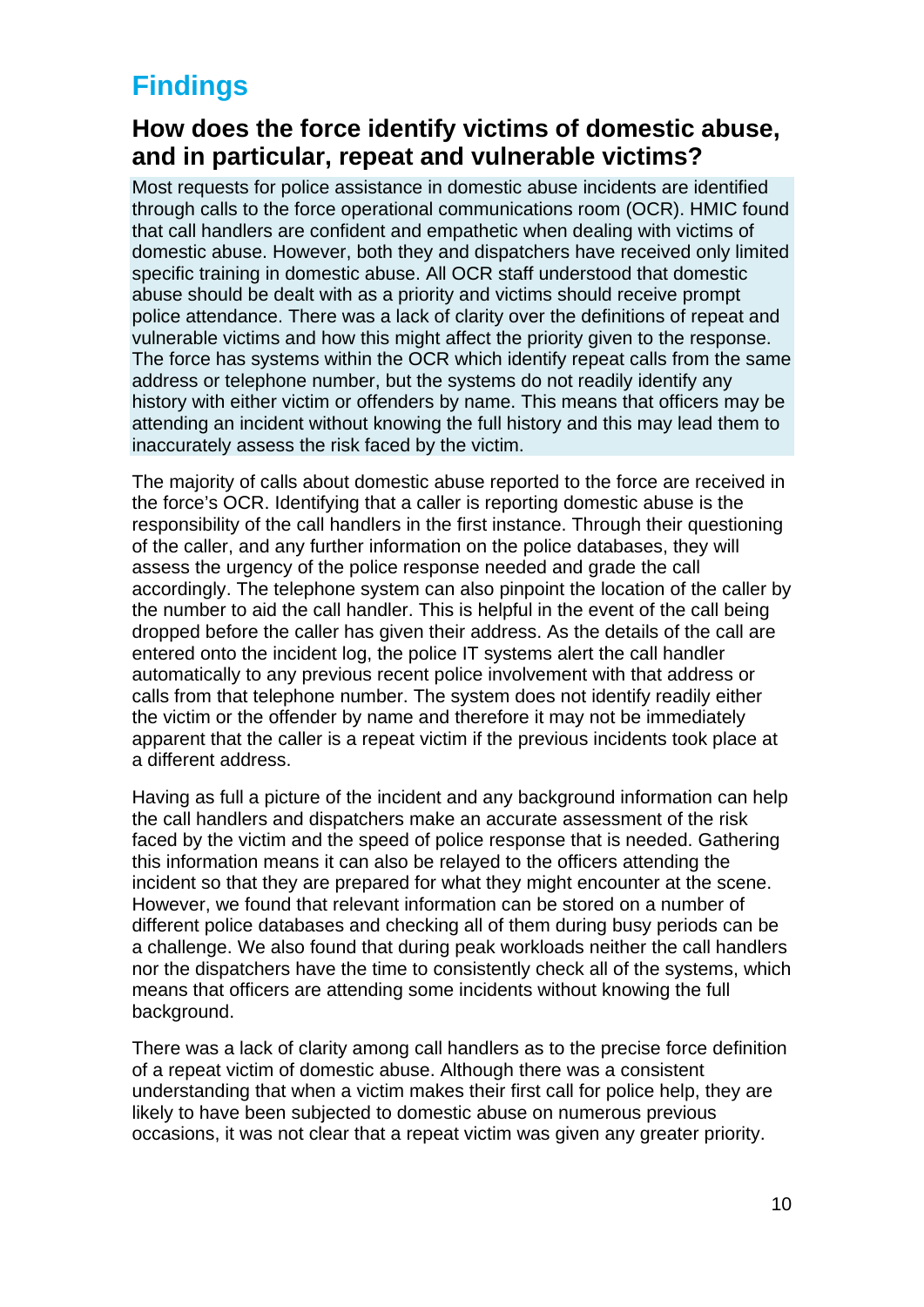There was also a lack of clarity about how a vulnerable victim may be identified and call handlers are not asking questions of the caller routinely to check if they are vulnerable and may need a particular response from police or partners.

Call handlers were clear that domestic abuse is a priority for the police and domestic abuse incidents are always graded as either Grade 1, an immediate response (attendance within 15 minutes) or Grade 2, a priority response (attendance within one hour). Only in exceptional circumstances should a domestic abuse victim receive a slower response. Most calls receive an immediate response. Downgrading a call, from an immediate response to a priority one, once it reaches the dispatch centre requires authorisation by a supervisor.

We found call handlers to be confident and empathetic in dealing with victims of domestic abuse. They are provided with a reminder card which sets out the type of information to be obtained from callers. During their initial training staff receive specific sessions on domestic abuse. However, subsequent training has been limited, as has training for dispatchers which primarily consisted of computer-based self-learning packages, which most staff did not feel was effective. Training for staff working in the dispatch centres has been centralised which has removed their dedicated trainers.

HMIC found that supervision of domestic abuse incidents within the dispatch centres is patchy. While there is some degree of supervisor oversight on the higher-risk incidents, those cases at standard or medium level are not assessed by first response line managers to review the risk assessments completed by their staff.

The police and crime commissioner (PCC) has recently provided funding to run a pilot scheme providing domestic abuse specialists to work in the accident and emergency departments of five Greater Manchester hospitals. Their role will be to identify and counsel victims who are presenting themselves for treatment for injuries caused as a result of domestic abuse. The role will further raise awareness among other health professionals of the need to identify and support victims to report abuse to the police. The scheme had only just been launched during the inspection so it is not possible to evaluate the outcomes at this stage.

### **How does the force respond to victims of domestic abuse? This includes initial action, including risk assessment**

Domestic abuse is a stated priority for the PCC and the force. However, HMIC found serious weaknesses in the way the force responds to victims and manages their safeguarding.

High-risk victims who are managed by the specialist domestic abuse team known as the public protection investigation unit (PPIU) get a good, comprehensive response from the police, and their safeguarding is well managed. However, for those victims who are assessed as at standard and medium risk, which represents around 90 percent of all cases, the force cannot be confident that all victims are getting a consistently good service. There is only limited supervision of the initial response to these incidents, training for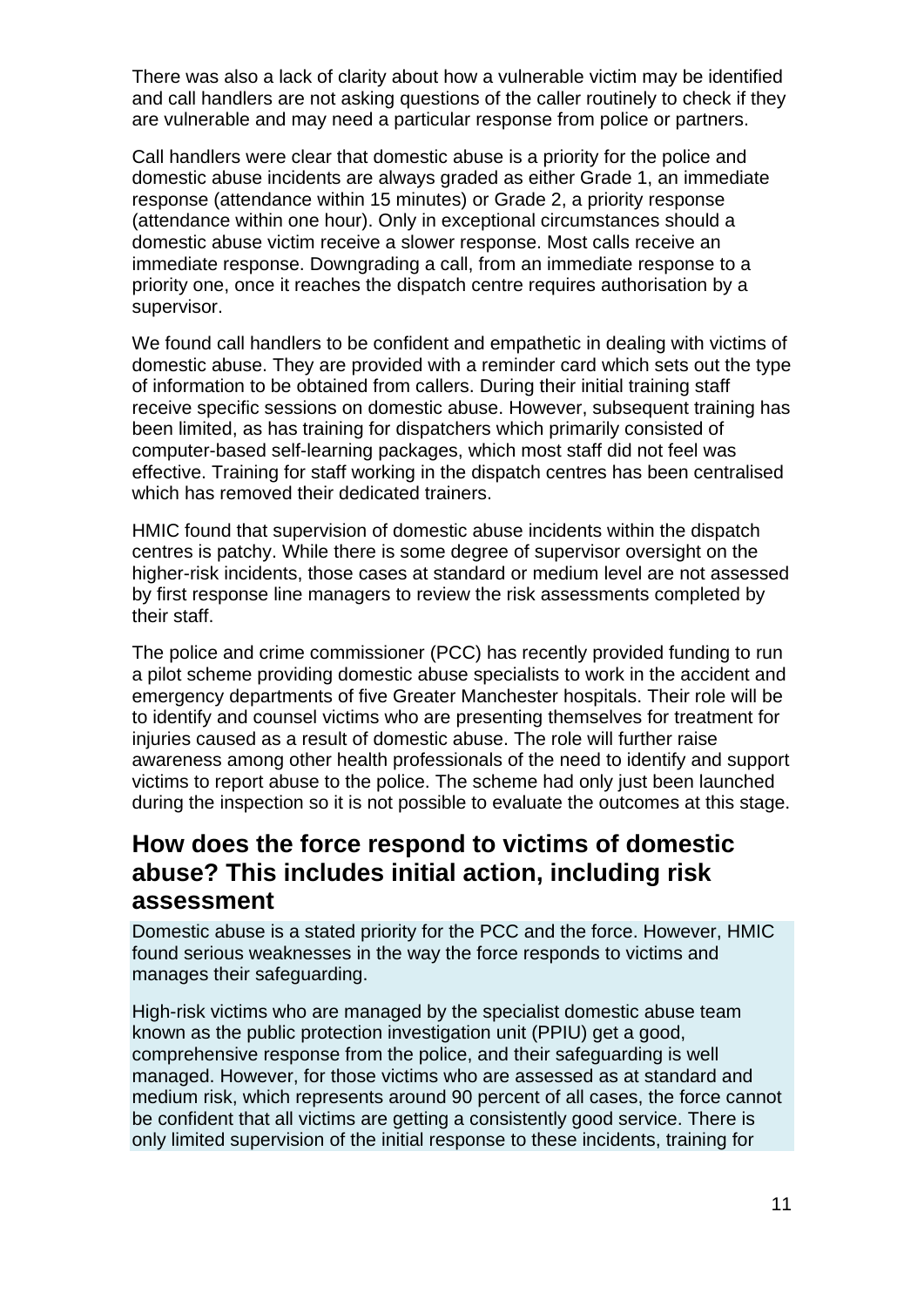staff in domestic abuse has been inconsistent and the focus of officers is on dealing with the perpetrator and not the victim.

HMIC is concerned that the current levels of service to black and minority ethnic victims is a weakness. The force needs to take urgent action to ensure that victims who need the service of an interpreter are not disadvantaged.

The force was not able to provide the number of domestic abuse related arrests before the national data was finalised<sup>[9](#page-11-0)</sup> and is therefore not included in the following chart. For most forces the number of domestic abuse related arrests is between 45 and 90 per 100 crimes with a domestic abuse marker.

#### **Figure 1: Number of domestic abuse related arrests per 100 crimes with a domestic abuse marker for the 12 months to 31 August 2013[10](#page-11-1)**



#### Source: HMIC data collection

-

Tackling domestic abuse is a clear priority for Greater Manchester Police and it is one of the strategic priorities in the PCC's police and crime plan, with a focus on protecting victims and intervening earlier to prevent the escalation of risk. As part of its change programme, the force has set up a project group with the

<span id="page-11-0"></span> $9$  While the force did not submit arrest data before the submission deadline, since then they have provided the required numbers. There were 72 domestic abuse related arrests per 100 crimes with a domestic abuse marker in Greater Manchester for the 12 months to 31 August 2013.

<span id="page-11-1"></span> $10$  Based on forces' own definition of domestic abuse and use of a domestic abuse marker on IT systems.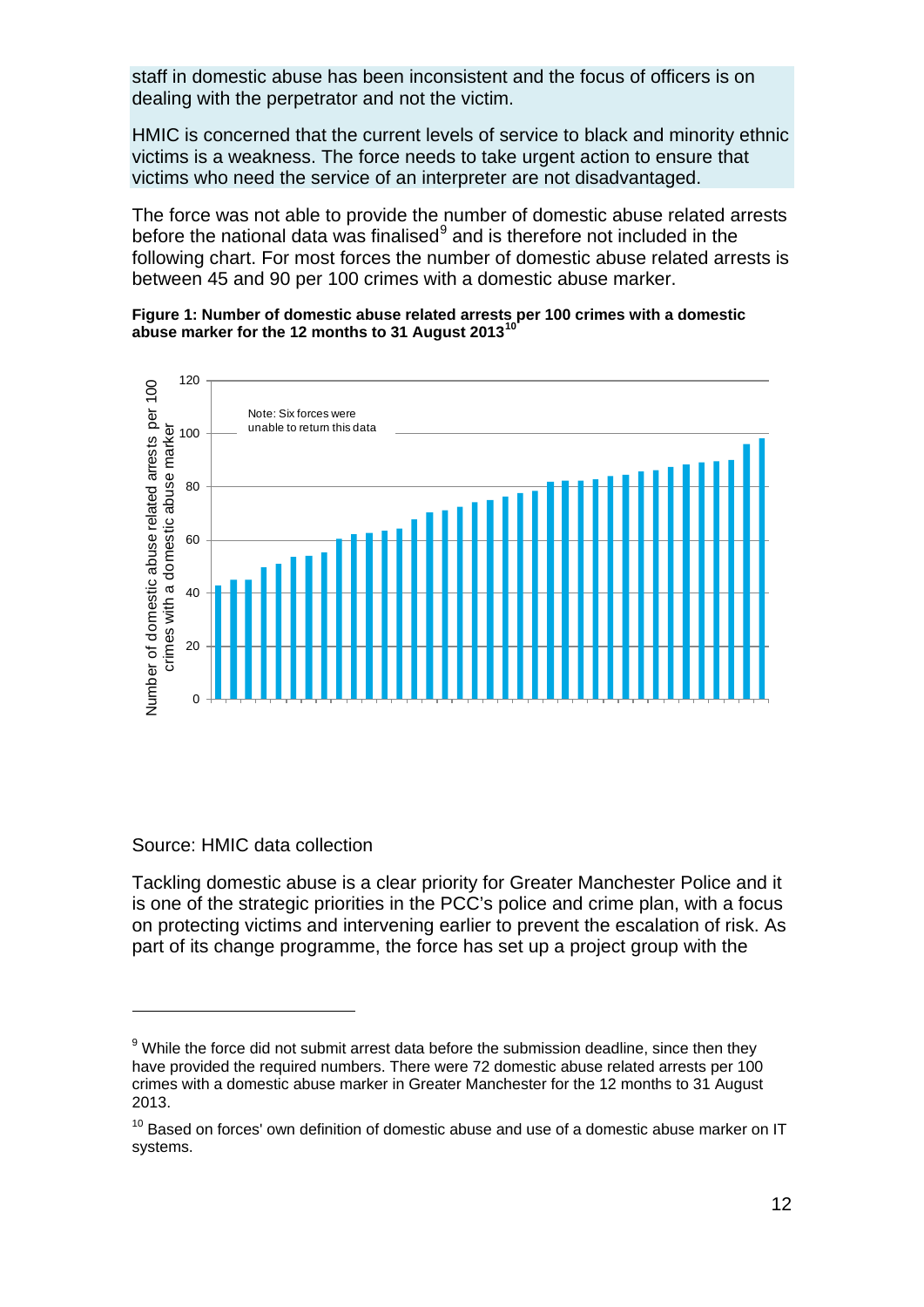specific remit to review and improve services to victims of domestic abuse. However, HMIC found serious weaknesses in the police's current response to victims and their management of the risks they face.

Domestic abuse incidents are attended in the first instance by response officers working from each of the force's divisions. They are required to carry out a formal risk assessment using the nationally recognised domestic abuse, stalking and harassment (DASH) risk assessment tool at every incident. They are expected to use their professional judgement in reducing the immediate risk to the victim. HMIC found that response officers are clear that the force policy is to take 'positive action' in responding to domestic abuse; this usually takes the form of arresting the perpetrator where it is appropriate to do so. Officers grade their assessment of the risk posed to the victim as standard, medium or high. There is no supervision of the risk assessment or the safeguarding actions taken at this first attendance. Response officers submit the DASH risk assessment to the specialist domestic abuse team for their reassessment. HMIC found a general view among officers that they perceive that risk assessment and victim support is done by the domestic abuse team and the responsibility for safeguarding the victim passes to the public protection investigation unit (PPIU) along with the DASH form. Supervisors review the incident and sign off for closure without seeing the DASH risk assessment or any safety planning. This means that the force cannot be confident that victims are consistently getting the response they need to keep them safe.

At times of high demand for services and when response officers are sent on their own to attend domestic abuse incidents, it becomes difficult for them in the immediate aftermath to speak to the victim, the alleged abuser and any witnesses separately to gather their separate accounts of the incident. Officers are aware of the impact that domestic abuse has on children. They stated they would try to speak to children present, however, if they were on their own in attending, they found it difficult to speak to the children separately. They do record the details of the children on the risk assessment form and the PPIU refer cases to the local authority children's services where a child reports an incident, or any children present are under the age of five, the victim is pregnant and all cases deemed as high risk where children are present. Out-of-hours access to children's social services varied across the force, with some divisions having access to full facilities of social services and others having none.

Standard and medium risk cases (which represent over 90 percent of all domestic abuse in Greater Manchester) where a crime has been committed and an arrest made are dealt with the prisoner processing units (PPU). The PPU have responsibility for completing both the safety and the investigation plans and for keeping the victim updated. We found that the response to dealing with perpetrators was effective and handovers between response officers and PPU teams of those perpetrators arrested for offences relating to domestic abuse received a proactive and timely follow up. However, the response to victims was much more variable; some victims may have not been contacted at all or may be contacted by numerous different officers regarding the progression of their cases. Standard-risk victims may receive no follow up at all other than a standard letter directing them to voluntary sector support services sent out from the domestic abuse team following their review some days later.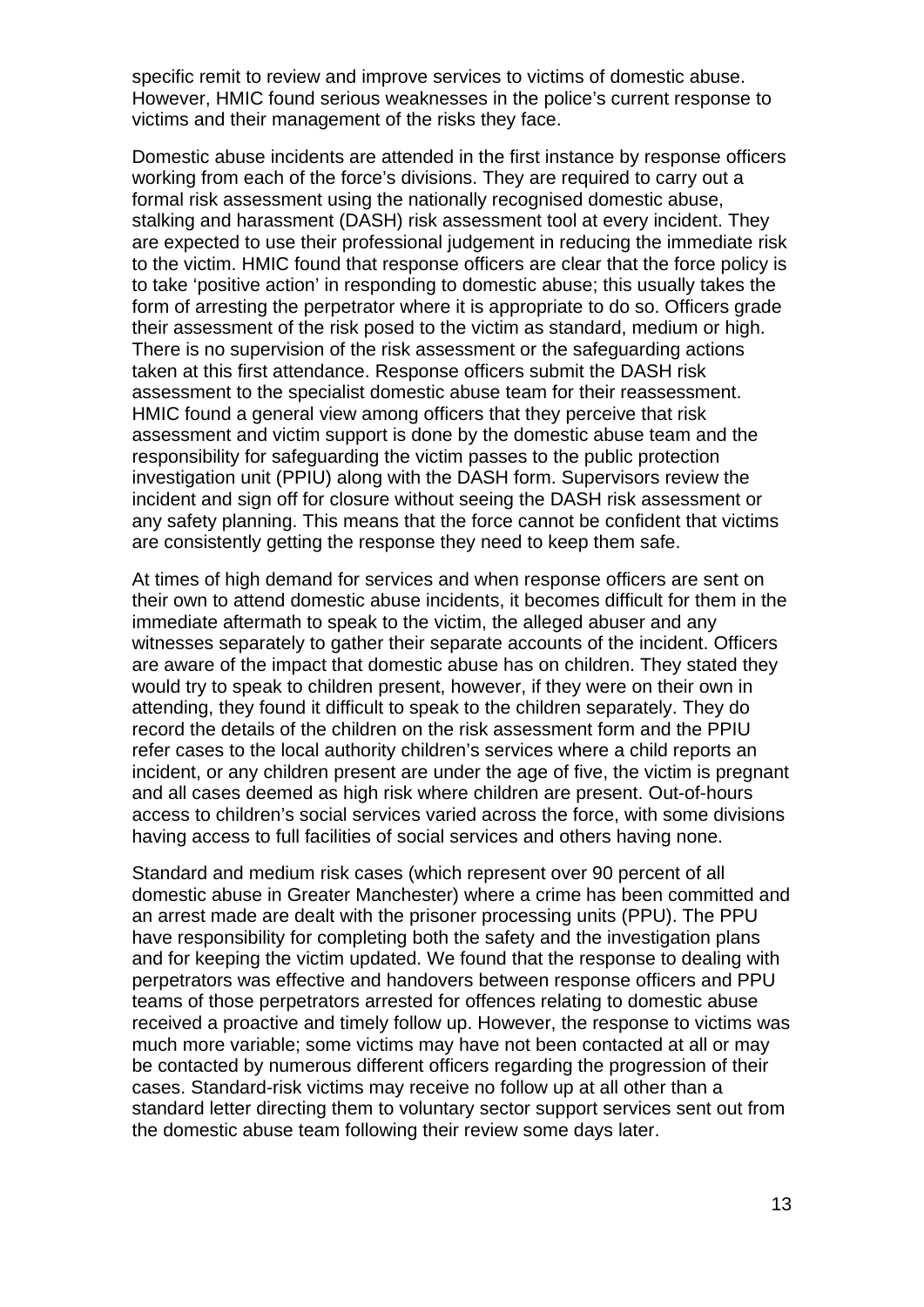The majority of high-risk cases are investigated by specialist domestic abuse investigators in the PPIU. We found these staff to be experienced and have good investigative abilities to progress cases to a good standard. They work alongside independent domestic violence advisers (IDVAs) and ensure victims are informed and maintain contact whilst cases progress through the criminal justice process.

Staff involved in investigations and building prosecution cases recognise the enormous value in gaining good quality video evidence of the initial attendance at an incident. Officers in Greater Manchester are provided body-worn video cameras and the force has excellent examples of this type of evidence leading to convictions without the need for a victim to give evidence against their abuser. However, despite their availability and their effectiveness, they are seldom used by officers and there is no force policy to mandate their use. HMIC found good use of body-worn cameras in North Manchester but this was not consistent across the force area.

There are weaknesses in the force's approach to training. Training for specialist domestic abuse staff is good and highly regarded. However, HMIC found that training for all other staff, including call handlers, dispatch officers, response officers and integrated neighbourhood policing teams (INPTs) varied across the force. Some staff were unable to recall any training in domestic abuse beyond the computer-based self-learning packages which staff see as being of limited value. HMIC is recommending that in the future domestic abuse training should be face to face, rather than on-line.

With the exception of specialist domestic abuse staff, frontline staff had limited understanding of the broad spectrum of domestic abuse including stalking, harassment, coercive control, forced marriage and so-called honour-based violence. There has been no comprehensive training needs assessment and no evaluation of training has taken place to establish its effectiveness.

During November 2013, the PCC ran a 'Domestic Violence Awareness week' with a series of events and campaigns to promote public awareness. This included a number of meetings to obtain victims' views of the services to safeguard and support them. In addition, the force has produced a range of communications material such as posters and leaflets. Internally these are aimed at increasing staff awareness, and externally, to encourage more reporting of domestic abuse. Specific campaigns have been aimed at groups who have traditionally been less confident at reporting domestic abuse.

The force is aware that there is a significant amount of domestic abuse that goes unreported in some minority communities and more work needs to be done by the police to gain the confidence of victims from some black and minority ethnic (BME) communities. Given the very diverse nature of the force's area, HMIC was concerned to hear from victim support partners that there are significant weaknesses in the services currently available to domestic abuse victims from BME communities in Greater Manchester, particularly for interpreter services. We were given recent examples including one where the 13-year-old daughter of a female victim was used by the attending officer to interpret her mother's account of abuse suffered at the hands of the child's father. We were also told of another example where a local male community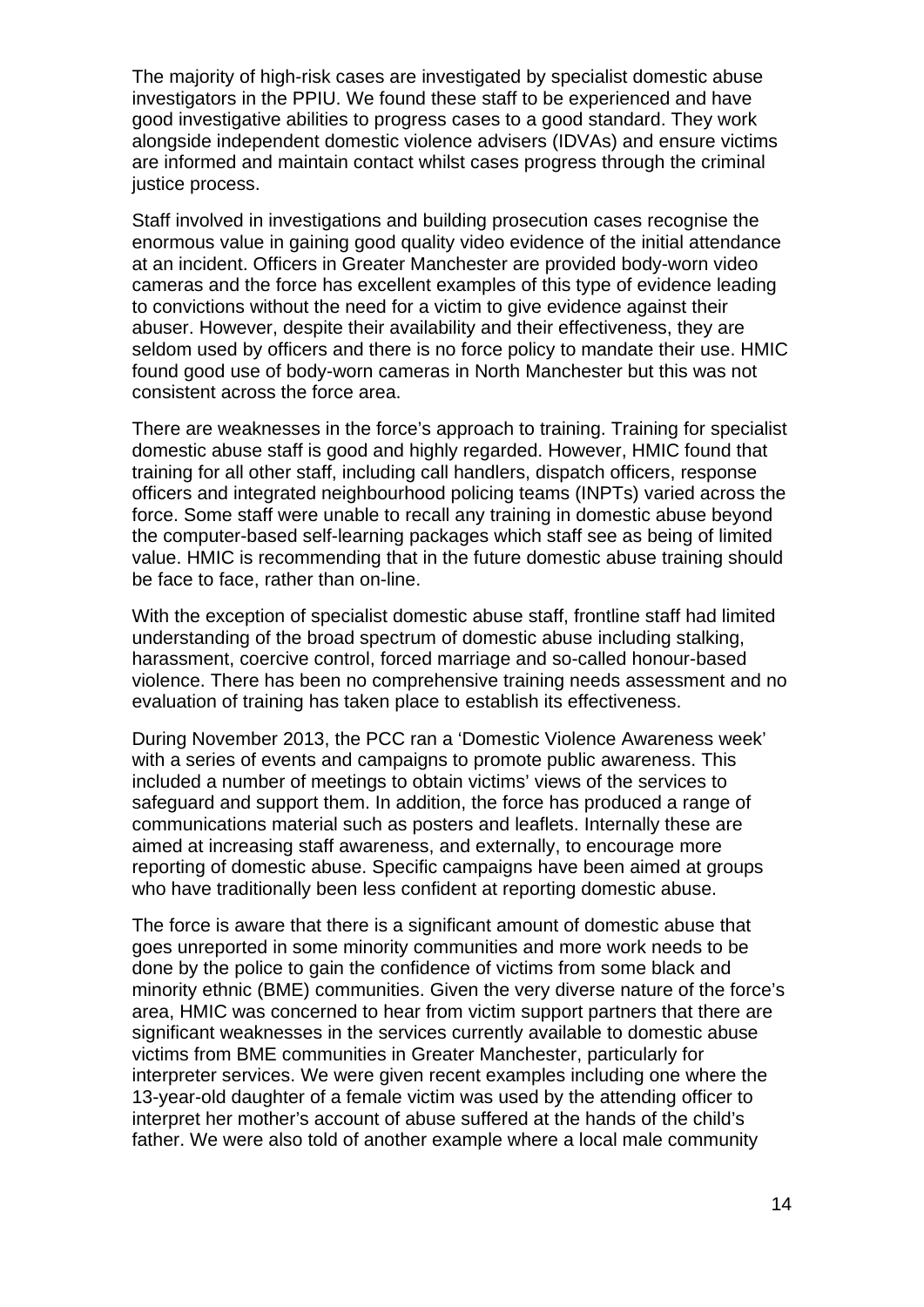leader was asked by the police officer to interpret for another female victim; the victim revealed subsequently to Women's Aid that the community leader knew the family and he had tried to persuade the victim to remain with her abusive husband. It is vital that the force use skilled, professional and independent interpreter services so that victims can be confident that they will get the service they need from the police.

### **How are victims of domestic abuse made safer as a result of the police response and subsequent action?**

Where the specialist domestic abuse team takes ownership of the investigation in high-risk cases, there is a robust and effective process for ensuring the victim is safeguarded but where investigations are led by other teams it is less robust. HMIC is concerned that due to the lack of clarity among officers about who is responsible for safeguarding victims assessed as standard and medium risk there is a gap in the level of safeguarding that is provided to victims and a serious risk that insufficient attention is paid by the police to either maintaining effective contact with these victims or planning and supporting their safety. Following the initial attendance at the scene, the focus remains on dealing with the perpetrator and there is insufficient attention paid to safeguarding the victims of domestic abuse.

The force works well in partnership through the multi-agency risk assessment conferences (MARACs) where agencies come together to discuss high-risk cases and agree a co-ordinated response to keeping victims safe. However, we found that consistently increasing numbers of referrals to some MARACs may mean that they become unsustainable. Partnerships are complex and challenging in such a large force area, and it does mean that there are inconsistencies in the range and quality of partnership services available to victims dependent upon where they live.

Greater Manchester recorded 13,399 domestic abuse related crimes for the 12 months to the end of August 2013<sup>11</sup>. Of these crimes 44 percent resulted in a charge, 9 percent resulted in a caution and, 5 percent had an out of court disposal, for example a fixed penalty notice for disorderly conduct.

-

<span id="page-14-0"></span> $11$  Based on forces' own definition of domestic abuse and use of a domestic abuse marker on IT systems.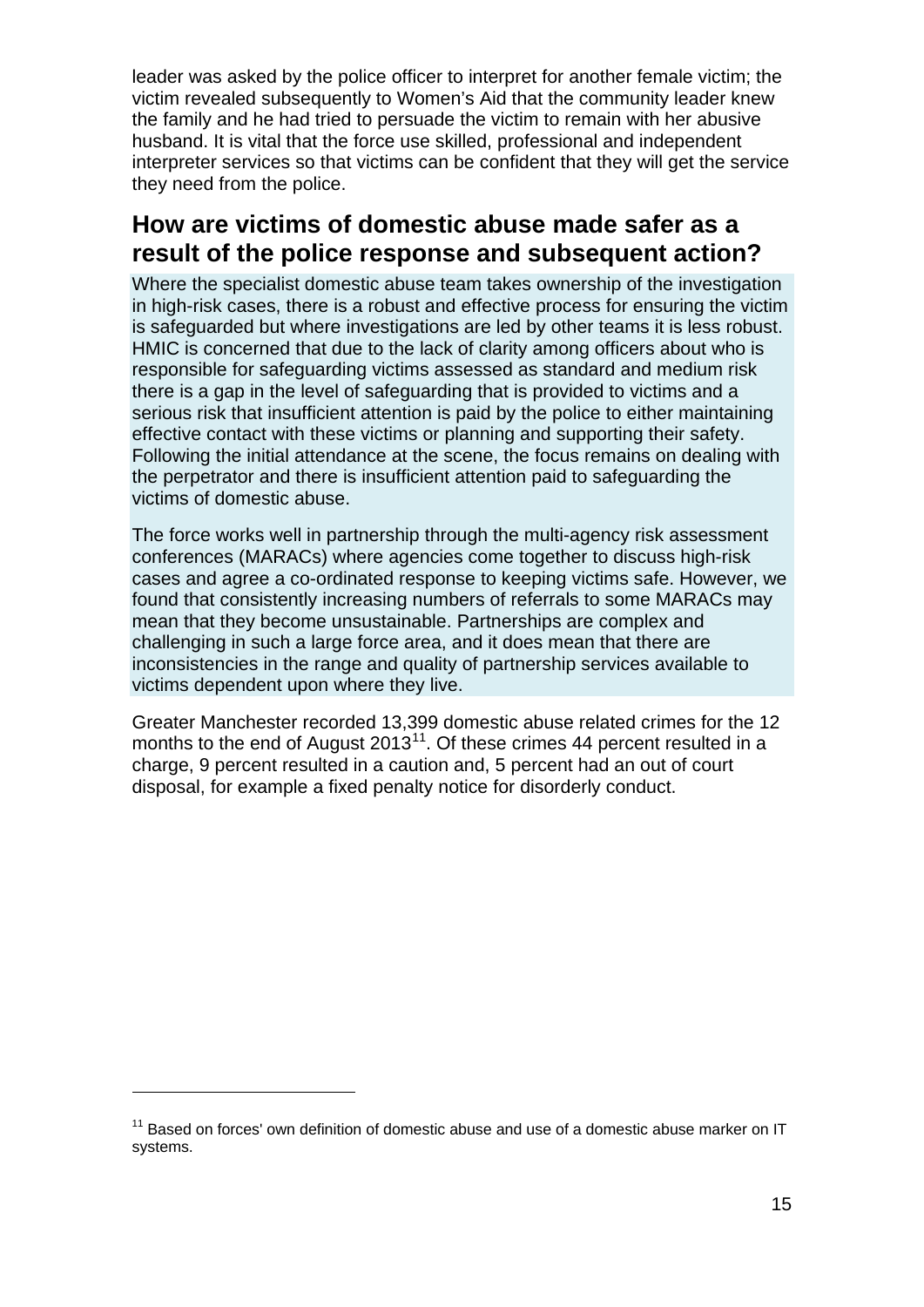**Figure 2: Percentage of different outcome types used for crimes with a domestic abuse marker for the 12 months to 31 August 2013[12](#page-15-0)**



Source: HMIC data collection

-

Greater Manchester charges a higher proportion of crimes with a domestic abuse marker than recorded victim-based crime. This may indicate that the force has a different approach to domestic abuse outcomes than other crimes.

<span id="page-15-0"></span> $12$  Based on forces' own definition of domestic abuse and use of a domestic abuse marker on IT systems.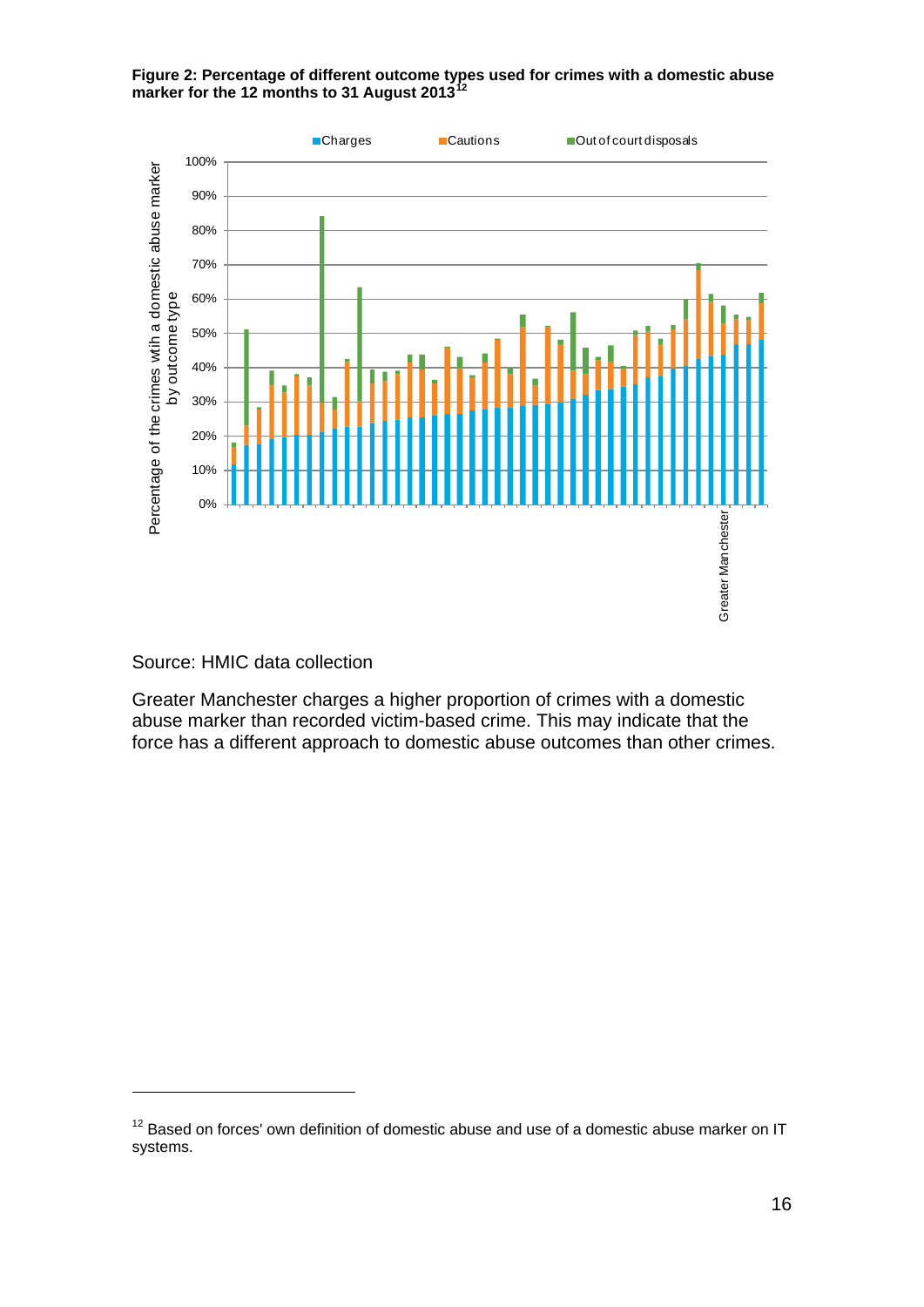**Figure 3: Percentage of charge summons and cautions used for victim-based crime, violence against the person, sexual offences and all crimes with a domestic abuse marker[13](#page-16-0)**



Sources: HMIC data collection, Home Office Crimes detected in England and Wales, ONS Crime in England and Wales

HMIC found a lack of clarity over roles and responsibilities between domestic abuse specialists and response staff. The view of a response officer is that dealing with domestic abuse incidents is now simple and straightforward because the decision-making about subsequent action has been taken from them. They submit a DASH risk assessment and the responsibility for the victim then passes to a specialist team and the response team are no longer accountable for the victims' safety. In reality, the specialist team deals only with the investigation and safeguarding for high-risk victims. It has no direct involvement with either developing or overseeing the safety planning for standard or medium risk victims. It is likely that a victim assessed as standard risk will get no continuing safety planning, even if the offender is prosecuted. Where the offender is not arrested, the victim may have no further contact at all from the police, beyond a standard letter being sent out to them from the PPIU some days after the incident providing contact detail for victim support services. The PPIU officers admitted to sending these letters out even where the victim

-

<span id="page-16-0"></span> $13$  Based on forces' own definition of domestic abuse and use of a domestic abuse marker on IT systems.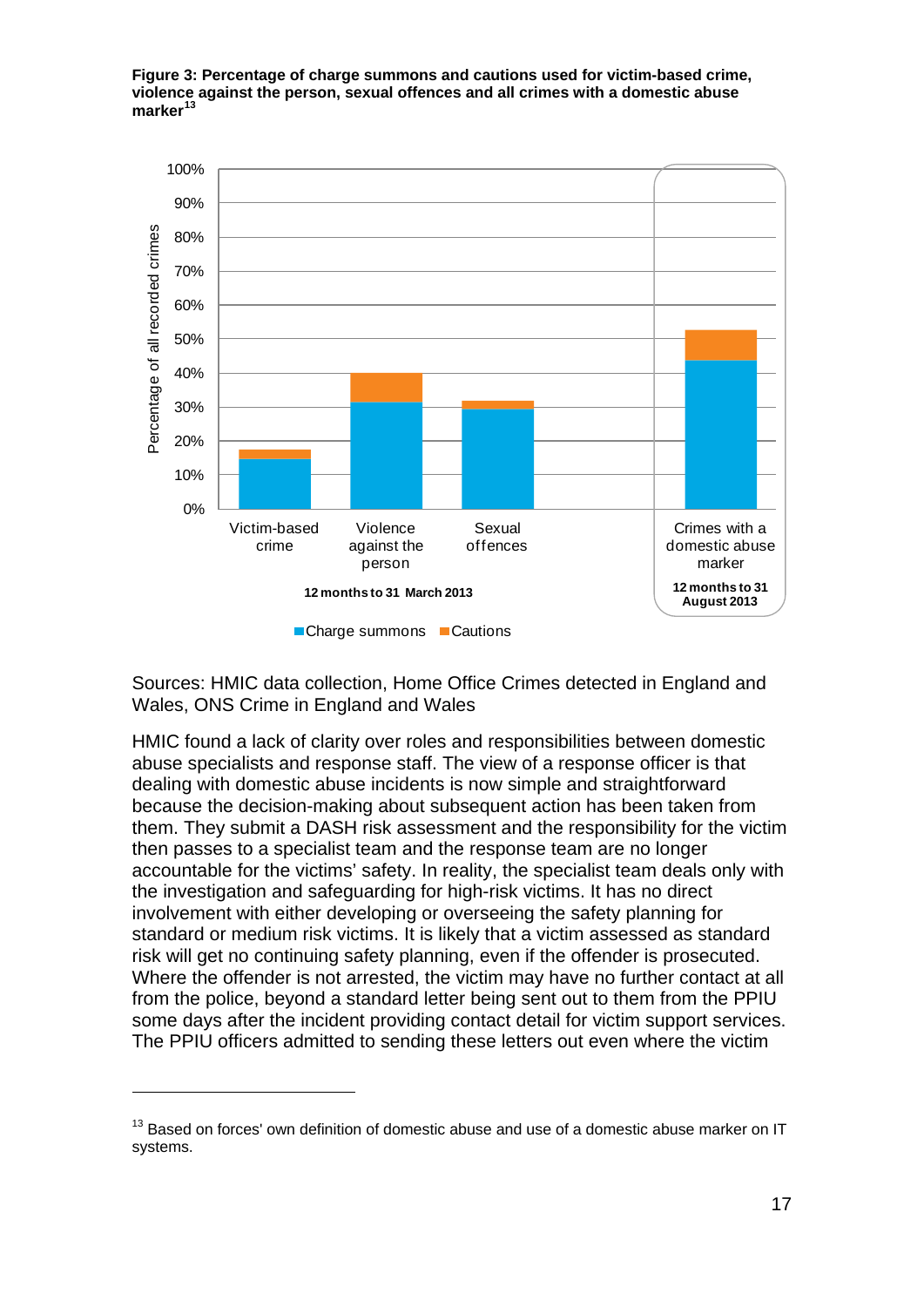was still living with the perpetrator, when there is a risk that this may inflame the situation, placing the victim at greater risk from further abuse. We found that levels of risk are not routinely reassessed and any safety measures needed by the victim are not reviewed as the circumstances change throughout the process; for example, as a court date approaches, stress levels and risk can increase and when an offender is released from custody. HMIC is concerned that there is a real risk that standard and medium risk victims may not be adequately safeguarded by the police.

HMIC found that the PPIU specialist staff work well with partners in dealing with high risk victims. There is some good, purposeful work with partners to safeguard and support victims of domestic abuse. Partnership working across a large force area can be challenging for the police. Greater Manchester Police deals with ten different local authorities, each with different administrations and organisational structures to deal with domestic abuse. For example, we found IDVA provision to be patchy across the force area, with some areas having much less provision than others and all having very fragile and uncertain funding arrangements. For example, there is a waiting list for victims to receive support from an IDVA in Manchester, whereas in Tameside they are immediately available.

The MARAC process is effective and well regarded by partner agencies, and the force plays an active and constructive role in chairing and facilitating MARACs. However, HMIC found that there has been a consistent increase in referrals over the last three years. Some of the busier districts have over 60 high-risk cases discussed at a MARAC meeting each month and are finding it difficult to cope with the volume and still continue to provide a quality response to this level of referrals.

There are robust information-sharing protocols, with all agencies submitting the same DASH assessment form to refer cases to the MARACs. These are put onto the multi-agency platform which allows easy access for police and partners to share real-time information and enable swift action to reduce the risk to victims and protect them and their children.

HMIC found that there were some weaknesses in working across the criminal justice system in supporting victims through the process. For example, staff told us that the Crown Prosecution Service (CPS) formerly employed dedicated domestic abuse lawyers, who had specialist expertise; however, they have moved and have not been replaced. In addition, the court services are not routinely providing timely information on outcomes of cases, which means offenders often are released on bail without PPIUs or other staff being advised early enough to review the risk assessments for victims. We found little evidence of special measures being offered to victims to help them deal with, what can be, a very traumatic court appearance. These special measures can include, for example, being able to give evidence by video link or behind a screen and can sometimes prevent a court case failing because a victim is unable to deal with the trauma of giving evidence.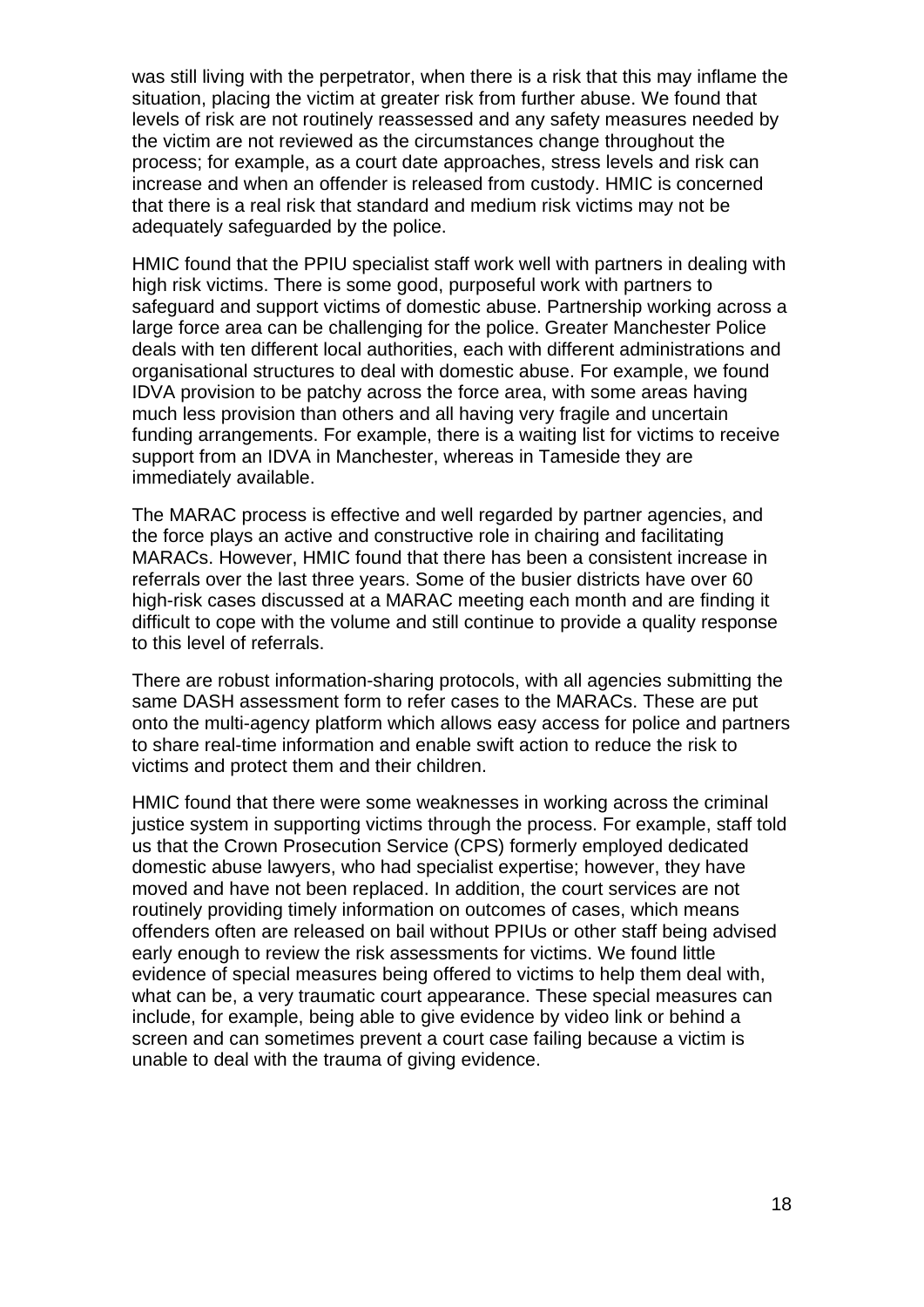### **Does the force have appropriate systems, processes and understanding to manage domestic abuse and risk to victims in the future?**

HMIC is concerned that there are weaknesses in the force's systems and processes which could mean that they fail to effectively manage risk and adequately safeguard victims. Although all victim risk assessments are reassessed by specialist domestic abuse officers, there can be a significant delay in reviewing the risk assessments in the domestic abuse team during peaks in workloads. This delay means that there is a risk that victims may not get police and partner help in their safeguarding when they need it.

With the exception of high-risk victims, there are no clear processes to ensure that contact is maintained with victims or that their risk is reviewed as the circumstances change. Whilst everyone is clear who is responsible for dealing with the offender, there is confusion among response officers and prisoner processing officers as to who has the responsibility for maintaining contact with the victim.

There are only very limited processes in place to manage serial and serious perpetrators of domestic abuse and their use is inconsistent across the force.

The force has seen an increase in the number of domestic homicides. While reviews have been carried out, the learning from them has not been systematically fed through to frontline officers and supervisors so that improvements in practice can take place.

The force monitors and collects some data on domestic abuse performance but we found little evidence that this data is used in any meaningful way to evaluate the outcomes for victims or to drive improvements in services.

Given the scale and extent of the areas for improvement identified, HMIC have concluded that immediate remedial action is required by the force to address the risks identified if victims of domestic abuse in Greater Manchester are to be properly safeguarded. The force has been asked to share with HMIC an action plan to address the identified risks. HMIC will re-inspect the force to review the progress made.

DASH risk assessments are submitted to the PPIU teams within each division where every risk assessment is reviewed by a specialist officer who can decide to change the risk rating either upwards or downwards following this reassessment. There can be a significant delay in reviewing the risk assessments in the PPIU during peaks in workloads. Although the officer will prioritise the high-risk victims to be reviewed first, there is a risk that a high-risk victim may have been wrongly assessed in the first instance as standard or medium and may subsequently be waiting in a backlog for up to a week without any police follow up or safeguarding.

Where PPIU takes ownership of the investigation in high-risk cases, there is a robust and effective process for ensuring the victim is safeguarded but where investigations are led by response, INPT or prisoner processing units (PPU) it is less robust. There is a strong focus on positive action in terms of arresting a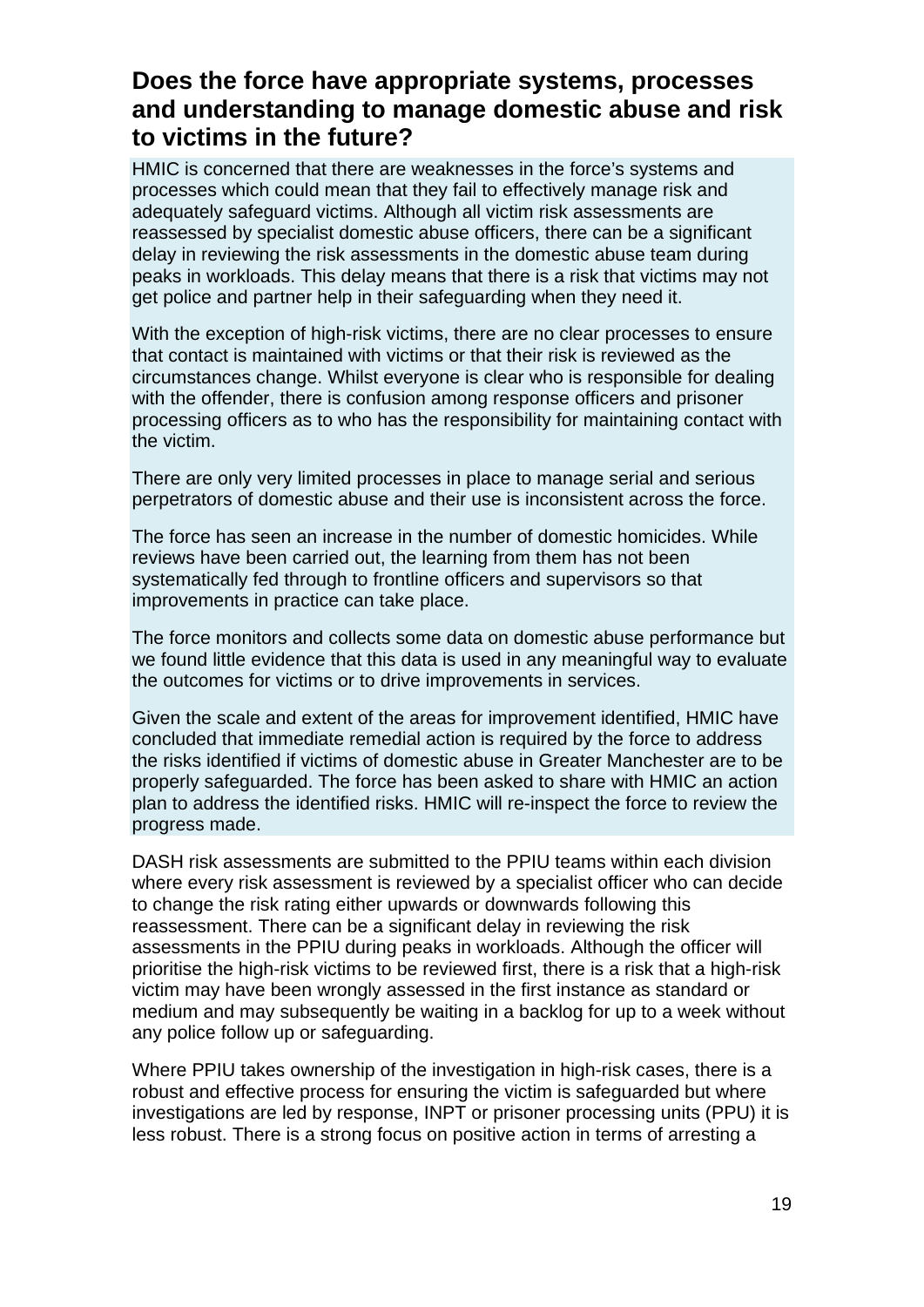perpetrator, but there is less clarity around who is responsible for follow-up action with victims or who owns the safeguarding responsibility for the victims. While everyone is clear who is responsible for dealing with the offender, there is confusion among response officers and PPU officers as to who has the responsibility for maintaining contact with the victim. As a result a victim may not be contacted at all, thus increasing their risk, or may be contacted by numerous different officers from different teams. In either case, this is likely to reduce a victim's confidence in the police and may make them more likely not to support a prosecution or not to report a future incident.

HMIC is concerned that there are no clear processes in place to ensure that victims are updated when a perpetrator is released from custody. There is also a lack of understanding about who is responsible for reviewing ongoing risk for medium and standard risk victims following the initial attendance and action to deal with the offender. There are no systems in place to ensure that the risk posed to a victim will be reviewed at all and there is limited supervision of any safety planning that has taken place so the force cannot be confident that these victims are adequately safeguarded.

HMIC found that there is no routine follow up with victims who are no longer contacting the police. Where there have been no further calls from victims who historically have been victims on a number of occasions there is no mechanism to understand why they have stopped calling.

There is limited involvement from neighbourhood teams in keeping domestic abuse victims safe. We found that neighbourhood officers are not routinely made aware of who their high-risk victims are or who the serious and serial perpetrators are in their areas. There is a function within their IT system to interrogate this, but it is seldom used. There are no systems for managing serial domestic abuse perpetrators actively within the neighbourhood teams, unlike serial burglars for example, where there are robust systems in place to involve neighbourhood officers in activities to reduce reoffending.

Some integrated offender management teams across the force include details of domestic abuse offenders in their management programmes. We found good practice in Tameside and Oldham where the most serious repeat domestic abuse offenders are proactively managed by police and partners together to reduce their offending and risk to victims; however, this was not consistent across the force area.

Greater Manchester Police has demonstrated a willingness to improve and innovate in its services to domestic abuse victims. It has been one of the four forces nationally involved in the pilot of 'Clare's Law', which enables the police to disclose someone's criminal record to their partner where the information might help them to make a decision to leave a potentially dangerous situation. People who suspect their partner may have been involved in domestic abuse of previous partners have a 'right to ask' the police to disclose any relevant records. The police also proactively inform someone that their partner has a history of domestic abuse. A number of disclosures have been made regarding high-risk perpetrators and vulnerable victims. The pilot outcomes were considered to be positive by staff, although there was a view that it was overly bureaucratic. Partners were less positive, raising concerns that the disclosure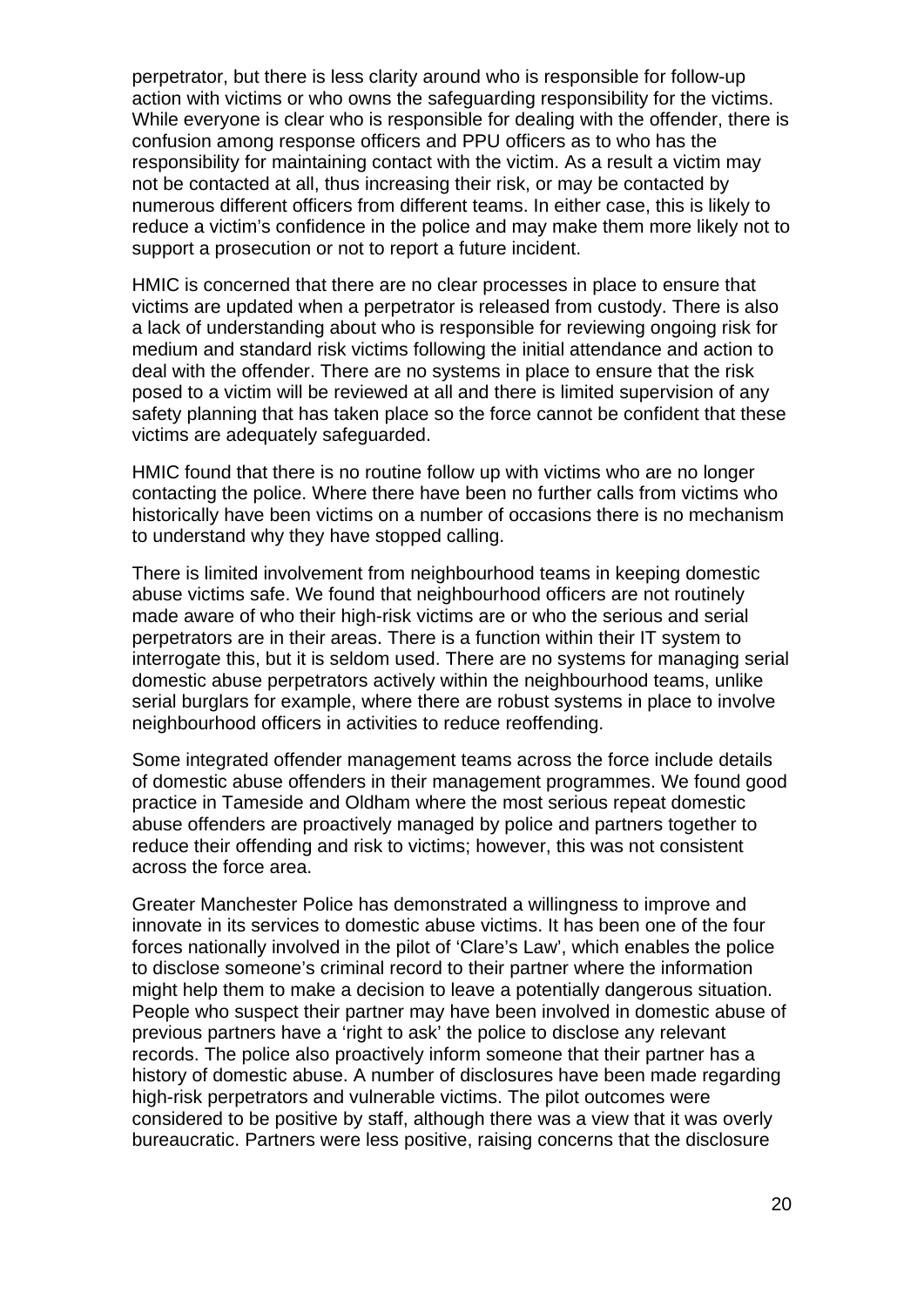powers had not been well communicated to frontline staff and once again there were inconsistencies in practice across the force. They gave us recent examples where police officers, when asked, had not been able to provide any information to victims as to the process.

Greater Manchester has also been one of the national pilot forces for a new police power to deal with domestic abuse known as domestic violence protection notices (DVPNs). The police can issue and apply to the court for a domestic violence protection order (DVPO) against a perpetrator and can, for example, prohibit them from going to the home of the victim for up to 28 days. These are to provide emergency protection for victims and to give them an opportunity to have the time to seek help and support in making them and their family safer and deciding on their future options. It also gives an opportunity to ensure that a co-ordinated approach across partner agencies is agreed for the protection of victims and the management of offenders.

Police and partners welcomed the use of the notices and orders, however, their use was inconsistent across the force. Third-sector partners were particularly enthusiastic about their potential contribution to victim support, but were concerned that again staff at the frontline did not know enough about the process. We found a mixed picture of knowledge and understanding among staff; some had some understanding but they described the application process as being complex and bureaucratic and others were not aware of the process or what was required of them. A full evaluation of both pilot schemes has been undertaken by the Home Office.

The force is also working with Manchester City Council as part of the government's troubled families programme which aims to help the most troubled families turn their lives around and provide their children with a better future. While domestic abuse is a key feature within many of these families, the police focus has tended to be on those involved in committing serious and acquisitive crime.

The force has seen an increase in the number of domestic murders over recent years. In each case a domestic homicide review (DHR) will be conducted to ensure that the police and all partners learn any lessons for the future and improve the way they work separately and in partnership. The force has a serious case review team within the public protection division responsible for managing the response, assessment and recommendations from DHRs and other serious case reviews. However, we found that although there are learning points and actions they are not fed down to all staff systematically. The force has recognised that more needs to be done; on 02 December 2013, the force hosted a domestic homicide review conference which included bringing partners together to develop a better approach to learning from reviews including lessons learned from multi-agency approaches and planning for the future.

The force monitors and collects some data on domestic abuse performance but we found little evidence that this data is used in any meaningful way to evaluate the outcomes for victims or to drive improvements in services.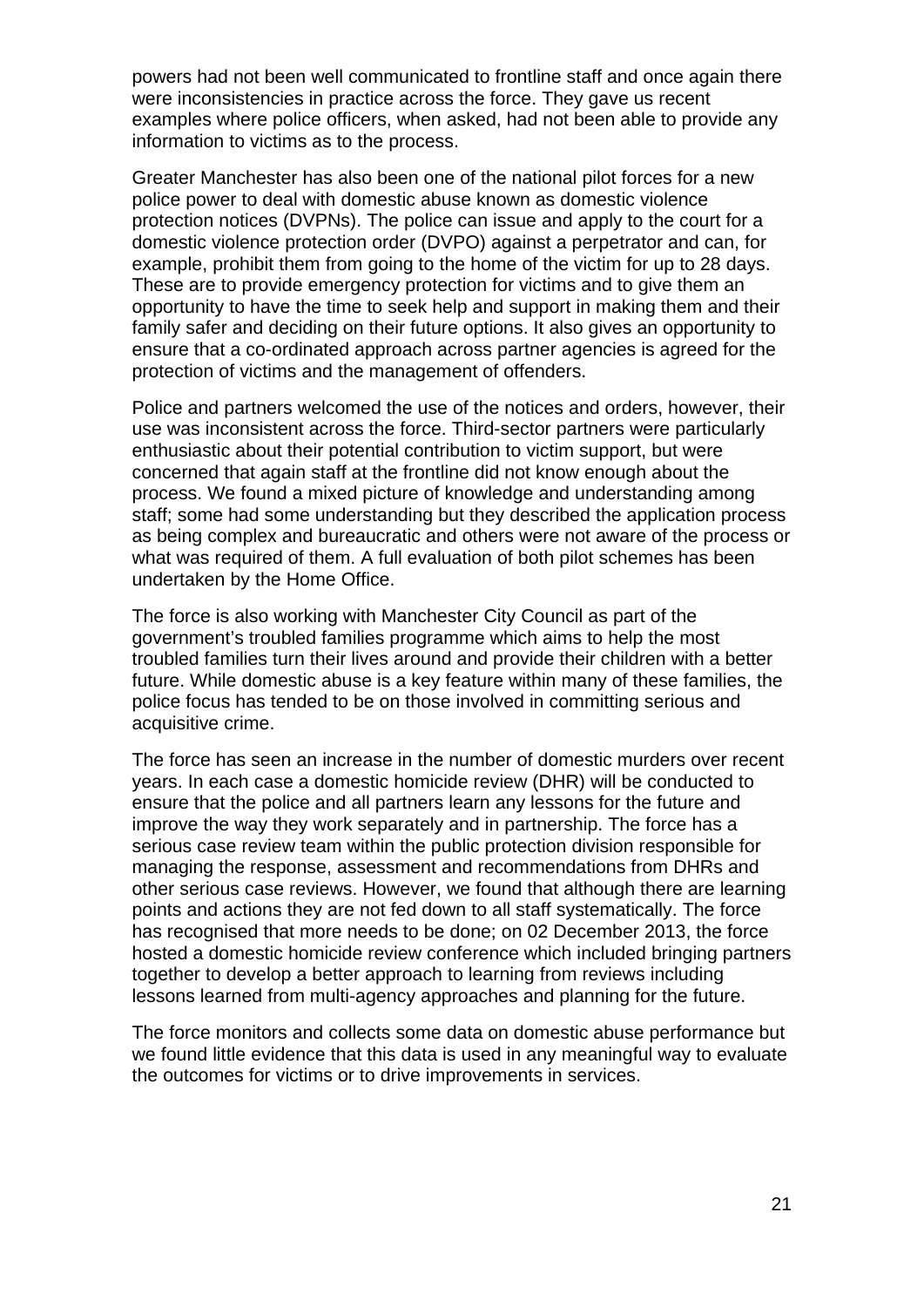# **Recommendations**

As a result of this inspection, HMIC has developed recommendations which are designed to tackle any risks identified in the service to victims of domestic abuse. These force-specific recommendations should be considered in conjunction with recommendations to all forces set out in HMIC's national report on domestic abuse.

- 1. The force should review force processes at first point of contact to ensure all relevant information on previous incidents is easily accessible and to inform the assessment of risk. In addition, to clarify and apply definitions of 'repeat victim' and 'vulnerable victim' to ensure that they can better identify those most at risk and provide an appropriate response.
- 2. The force should clarify roles and responsibilities of the various teams involved in dealing with domestic abuse, particularly where victims are assessed as at medium and standard risk, in relation to:
	- investigation;
	- safety planning;
	- keeping victims updated; and
	- on-going monitoring and reassessment of risk.
- 3. The force should ensure that independent, professional interpreter services are available for domestic abuse victims and offenders and that all frontline officers and supervisors have an understanding of when and how they should be used.
- 4. The force should review the supervision by first-line managers of all domestic abuse incidents, to ensure that there is appropriate oversight and quality control of the risk assessment and safety planning at the initial attendance and that the quality of initial evidence gathering and handover can be assured.
- 5. The force should conduct a training needs analysis and develop a training development plan to include all those involved in dealing with domestic abuse. It should ensure that all relevant staff and officers are equipped with the skills and knowledge to identify domestic abuse in all its forms, undertake risk assessments, manage offenders and safeguard victims.
- 6. The force should work closely with the PCC to support the commissioning arrangements for victim services, in particular, to ensure the consistent and sustainable provision of the IDVA service across the Greater Manchester area.
- 7. The force should work with partners to review the current workloads of the MARACs across the force area, and consider alternative meeting cycles to limit the number of referrals to each conference and ensure the process remains effective.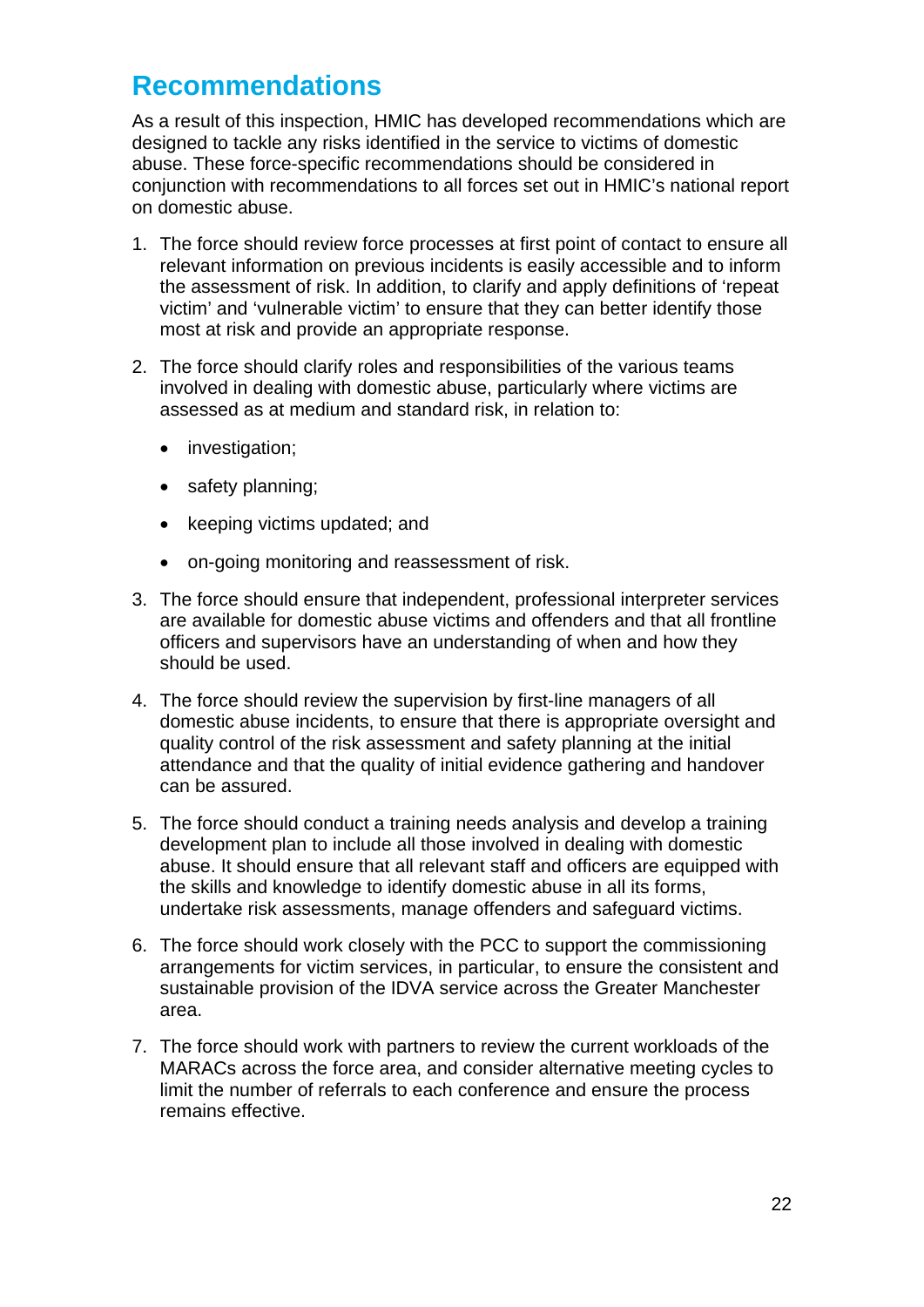- 8. The force should establish an effective mechanism to ensure that the lessons learned from domestic homicide reviews and other serious case reviews can be systematically communicated throughout the force, and that there are robust systems in place to ensure that where improvements in process and practice are needed they are planned, implemented and monitored.
- 9. The force should ensure that all performance monitoring information is provided to managers and partners in a way that can be clearly understood and used to drive improvements in end results.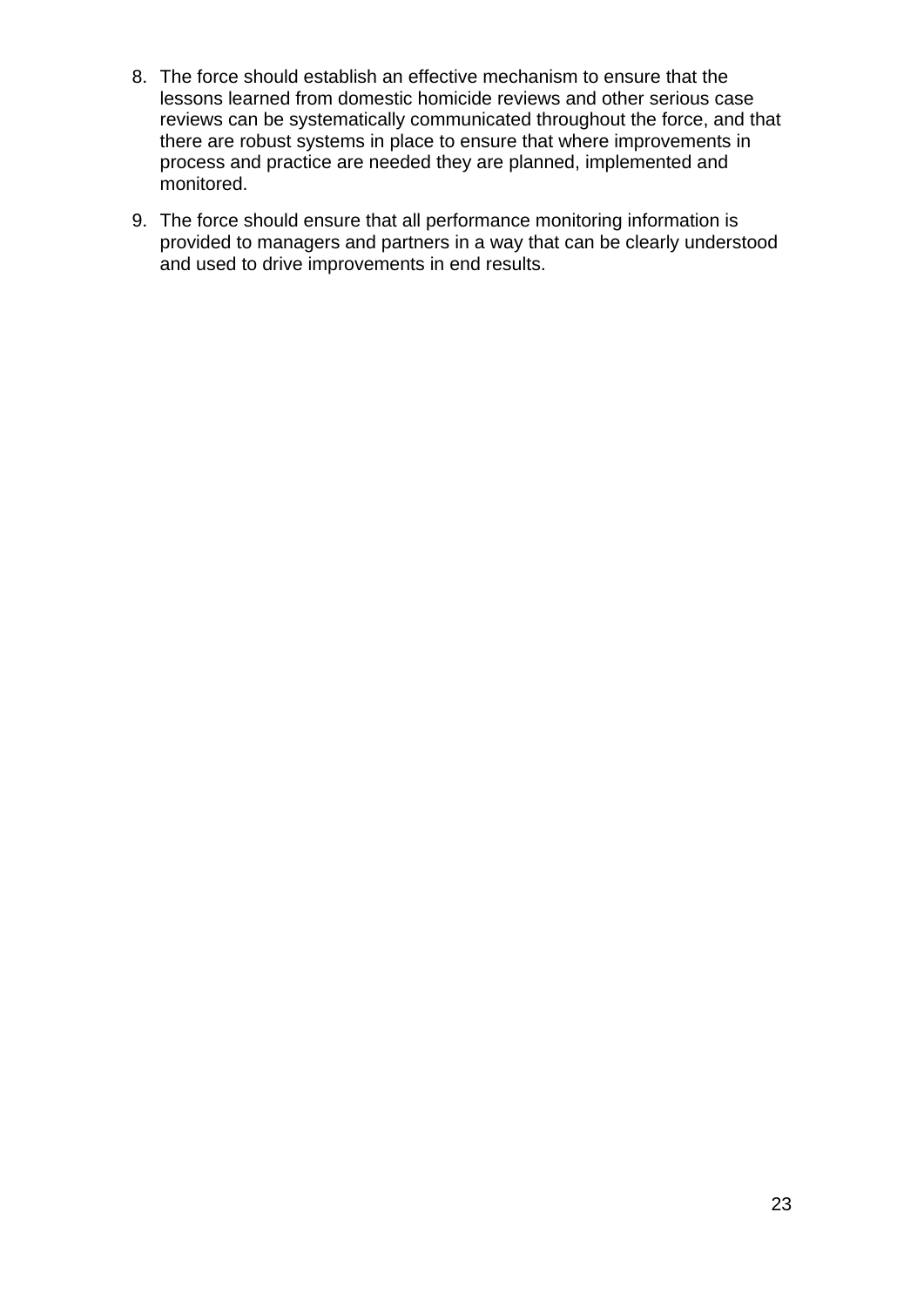# **Glossary**

#### **Bail conditions**

A court can remand a defendant in custody or grant bail, with or without conditions attached. Before the first court hearing, the police can also retain a defendant in custody or grant bail, with or without conditions attached, but their powers to do so are more limited than the court's. Conditions can only be imposed to ensure that the defendant attends the next court hearing, commits no new offences in the meantime, and does not interfere with any witnesses or obstruct the course of justice.

#### **Body worn camera**

A video camera, worn on the helmet or upper body of an officer, which records visual and audio footage of an incident.

#### **CAADA (Co-ordinated Action Against Domestic Abuse)**

CAADA is a national charity supporting a strong multi-agency response to domestic abuse. Its work focuses on saving lives and public money.

CAADA provides practical help to support professionals and organisations working with domestic abuse victims. The aim is to protect the highest risk victims and their children – those at risk of murder or serious harm.

#### **CCTV**

Evidence from Closed Circuit Television (CCTV) can be used to support police investigations. It is primarily used for corroborating what is already known in investigating incidents and to trigger further opportunities to carry out investigation, such as the identification of witnesses and suspects.

#### **Clare's Law**

Clare's Law – the Domestic Violence Disclosure Scheme – is designed to provide victims with information that may protect them from an abusive situation before it ends in tragedy. The scheme allows the police to disclose information about a partner's previous history of domestic violence or violent acts. The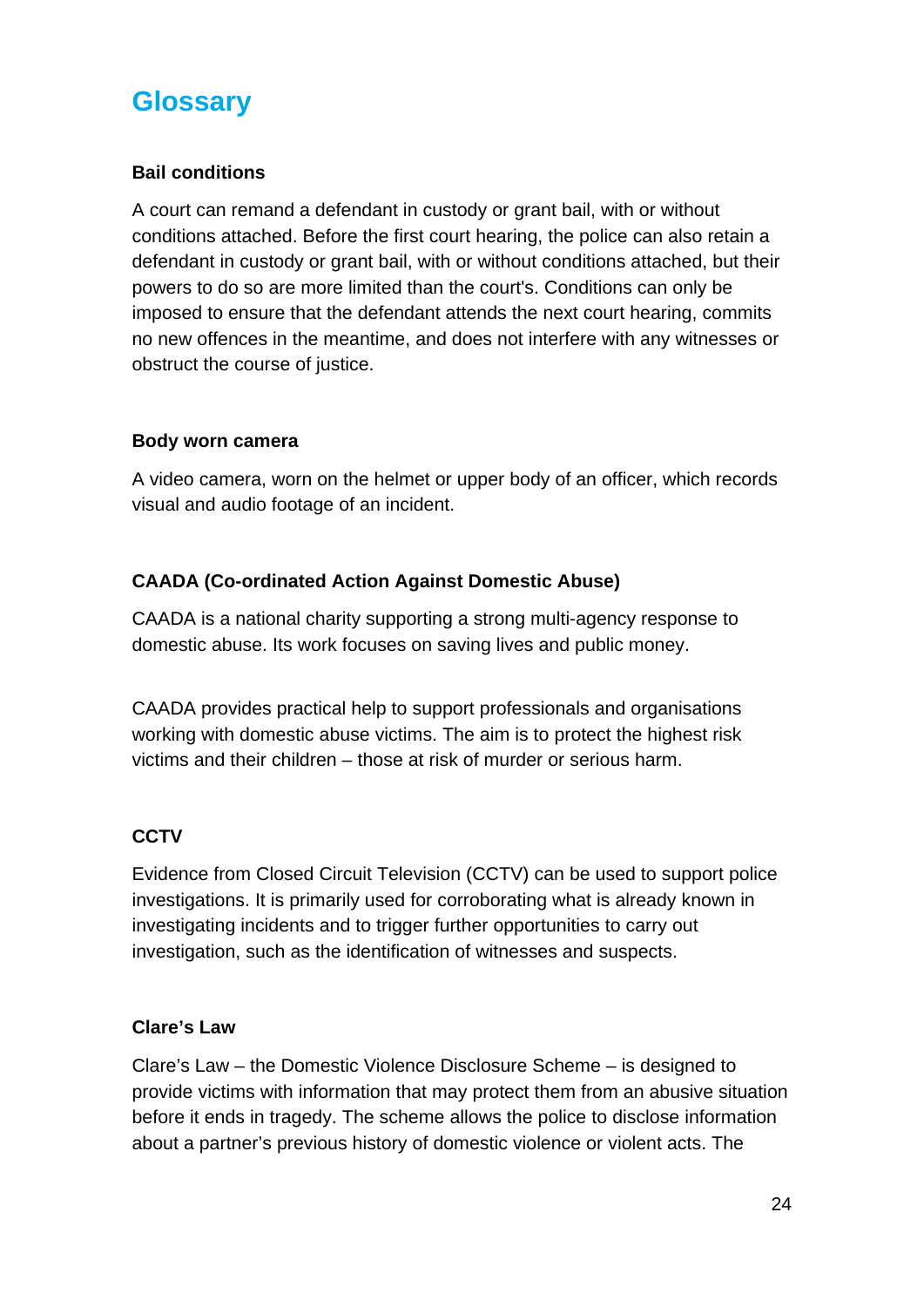Domestic Violence Disclosure Scheme is named after Clare Wood who was brutally murdered in 2009 by her former partner George Appleton, who had a record of violence against women.

#### **Code of Practice for Victims of Crime**

The Code of Practice for Victims of Crime (the Victims' Code) places a statutory obligation on criminal justice agencies to provide a standard of service to victims of crime or, where the victim died as a result of the criminal conduct, their relatives. The obligations the Victims' Code places on the agencies concerned include that:

- They provide victims, or their relatives, with information about the crime, including about arrests, prosecutions and court decisions;
- They provide information about eligibility for compensation under the Criminal Injuries Compensation Scheme;
- Victims be told about Victim Support and either be referred on to them or offered their service;
- Bereaved relatives be assigned a family liaison police officer; and
- Victims of an offender who receives a sentence of 12 months or more after being convicted of a sexual or violent offence have the opportunity to make representations about what licence conditions or supervision requirements the offender should be subject to on release from prison.

There are enhanced entitlements for victims of the most serious crime which includes domestic violence.

#### **Coercive control**

This is term and concept developed by Evan Stark which seeks to explain the range of tactics used by perpetrators and the impact of those on victims. It highlights the on-going nature of the behaviour and the extent to which the actions of the perpetrator control the victim through isolation, intimidation, degradation and micro-regulation of everyday life. Crucially it sets out such abuse can be psychological as well as physical. Coercive control is explicitly covered by the definition of domestic abuse.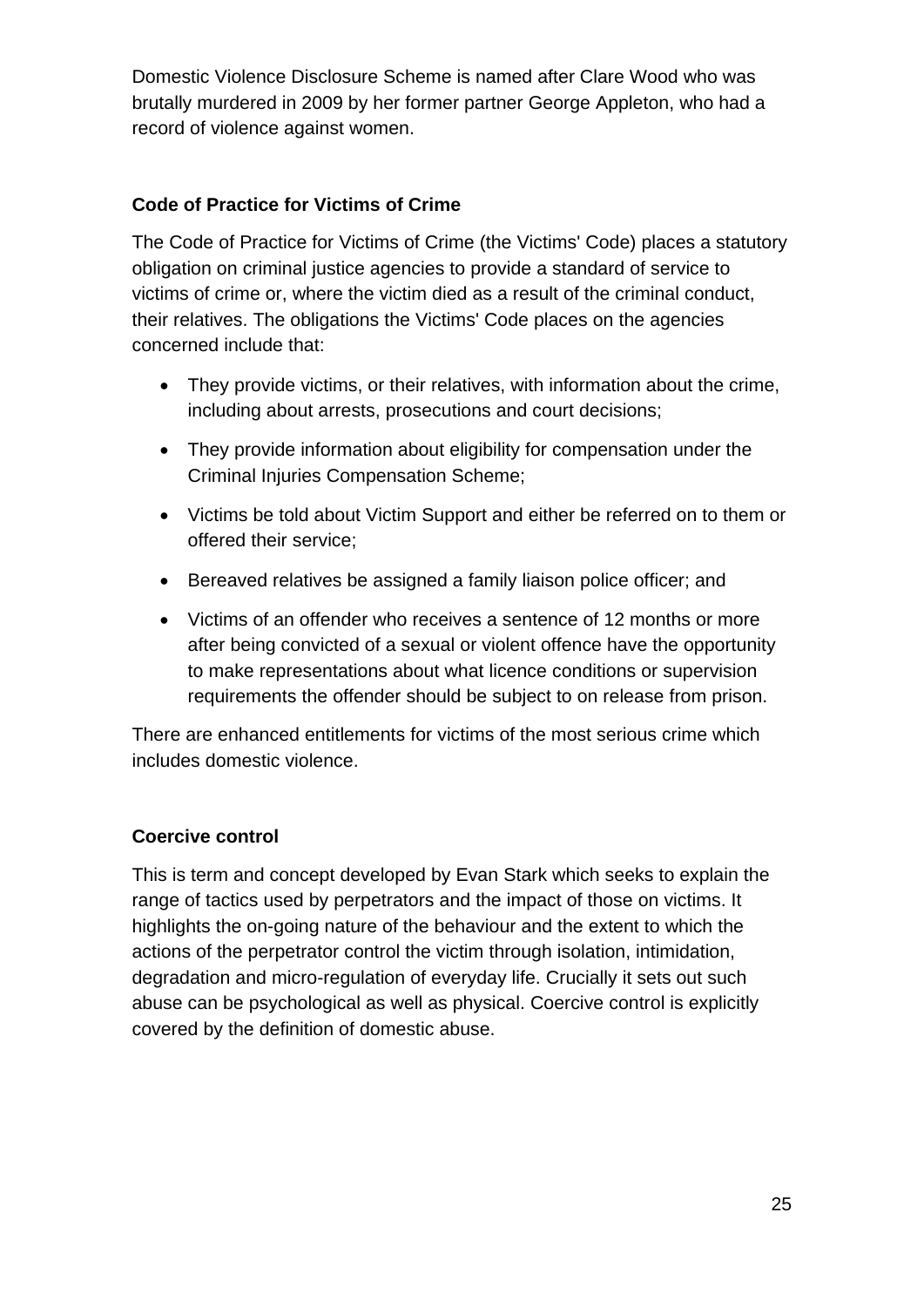#### **Control room**

A police control or communications room manages emergency (999) and nonemergency (101) calls, and sending police officers to these calls.

#### **Counter-allegation**

Where someone initial identified as the perpetrator makes an allegation against the victim. If counter-allegations are not identified and resolved agencies may be providing services to the perpetrator and inadvertently helping them isolate and control the victim. The victim may not get access to the services they need because they are labelled 'the perpetrator'.

#### **Crime Scene Investigator**

Police staff who work alongside uniformed and plain clothed police officers during the investigation of a crime to locate, record and recover evidence from crime scenes.

#### **DASH – domestic abuse, stalking and harassment (DASH 2009)**

DASH is a risk identification, assessment and management model adopted by UK police forces and partner agencies in 2009. The aim of the DASH assessment is to help front-line practitioners identify high risk cases of domestic abuse, stalking and so-called honour-based violence.

#### **Domestic Homicide Review**

Local areas are expected to undertake a multi-agency review following a domestic homicide. The process aims to assist all those involved, to identify the lessons that can be learned from homicides where a person is killed as a result of domestic violence, with a view to preventing future homicides and violence.

#### **Domestic Violence Prevention Notices (DVPN)**

A DVPN is the initial notice issued by the police to provide emergency protection to an individual believed to be the victim of domestic violence.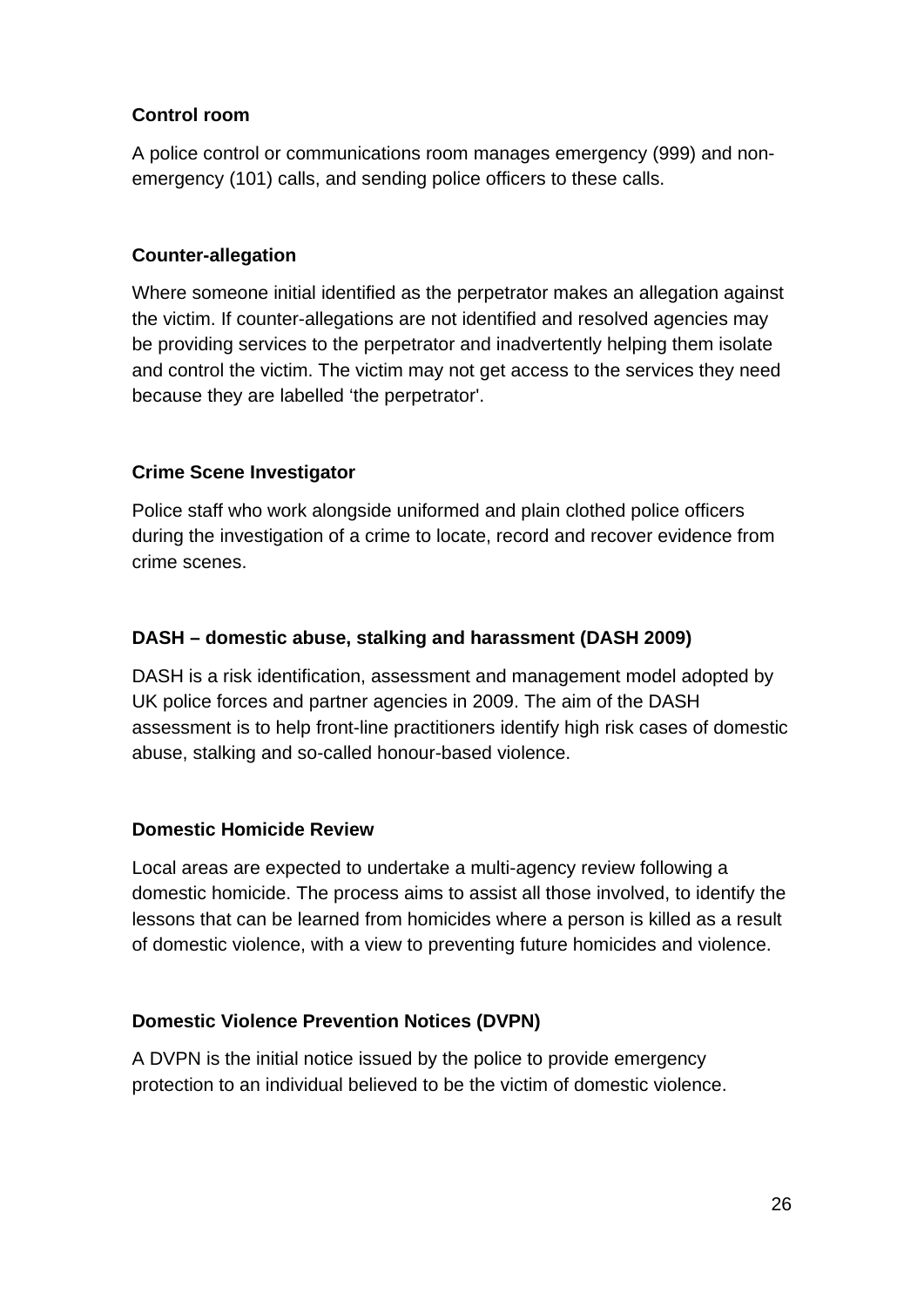This notice, which must be authorised by a police superintendent, contains prohibitions that effectively bar the suspected perpetrator from returning to the victim's home or otherwise contacting the victim.

A DVPN may be issued to a person aged 18 years and over if the police superintendent has reasonable grounds for believing that:

- the individual has been violent towards, or
- has threatened violence towards an associated person, and
- the DVPN is necessary to protect that person from violence or a threat of violence by the intended recipient of the DVPN

#### **Female Genital Mutilation (FGM)**

Female genital mutilation (sometimes referred to as female circumcision) refers to procedures that intentionally alter or cause injury to the female genital organs for non-medical reasons. The practice is illegal in the UK.

#### **Frontline**

These are police officers or police staff who are in everyday contact with the public and who directly intervene to keep people safe and enforce the law. The HMIC publication, Policing in Austerity: Rising to the Challenge (2013) sets this out in more detail.

#### **Golden hour**

Commonly used to refer to the time after a crime has been committed during which there is maximum potential for recovery of forensic evidence

#### **Harassment**

The term harassment is used to cover the 'causing alarm or distress' offences under section 2 of the Protection from Harassment Act 1997 as amended (PHA), and 'putting people in fear of violence' offences under section 4 of the PHA.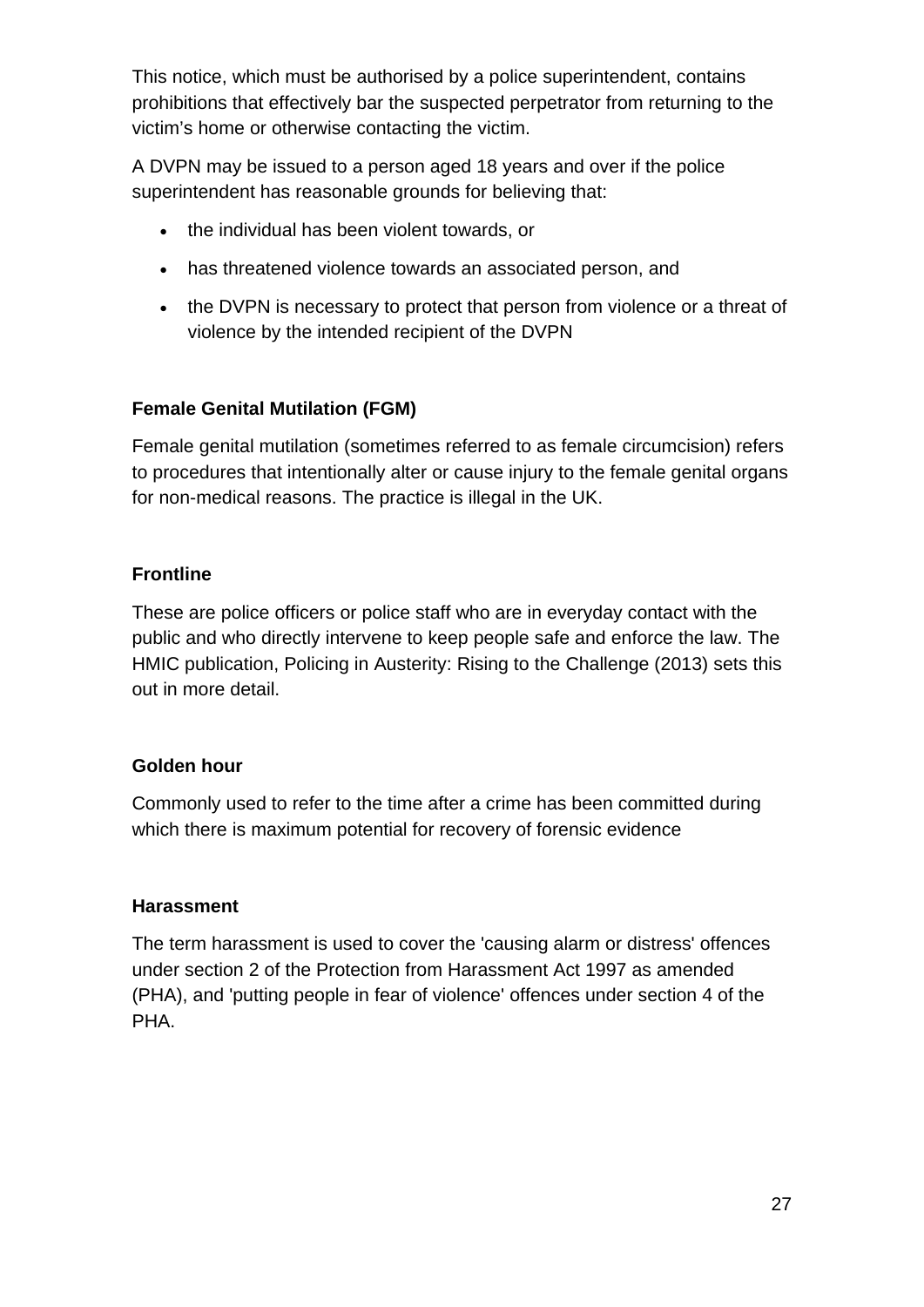#### **House-to- house**

House-to-house enquiries are likely to feature in many investigations to: identify suspects and canvas for witnesses in areas connected to an incident, establish who lives or works in a particular location, and obtain an account of their movements during relevant times.

#### **High risk**

Term used when, following a DASH risk assessment, there are identifiable indicators of risk of serious harm. The potential event could happen at any time and the impact would be serious. Risk of serious harm (Home Office 2002 and OASys 2006): 'A risk which is life threatening and/or traumatic, and from which recovery, whether physical or psychological, can be expected to be difficult or impossible'.

#### **IDVA – independent domestic violence adviser**

Independent domestic violence advisers or advocates (IDVAs) are trained specialists who provide a service to victims at high risk of harm from intimate partners, ex-partners or family members, with the aim of securing their safety and the safety of their children. Serving as a victim's primary point of contact, IDVAs normally work with their clients from the point of crisis, to assess the level of risk, discuss the range of suitable options and develop safety plans.

#### **Incident**

When a member of the public calls for police assistance, or a police officer observes or discovers a crime the police usually create an incident record. This is the first step, the police will then decide whether a crime has been committed and, if it is appropriate, create a crime record.

#### **Intimate Partner Violence**

This describes physical, sexual, or psychological harm by a current or former partner or spouse. This type of violence can occur among heterosexual or same-sex couples and does not require sexual intimacy.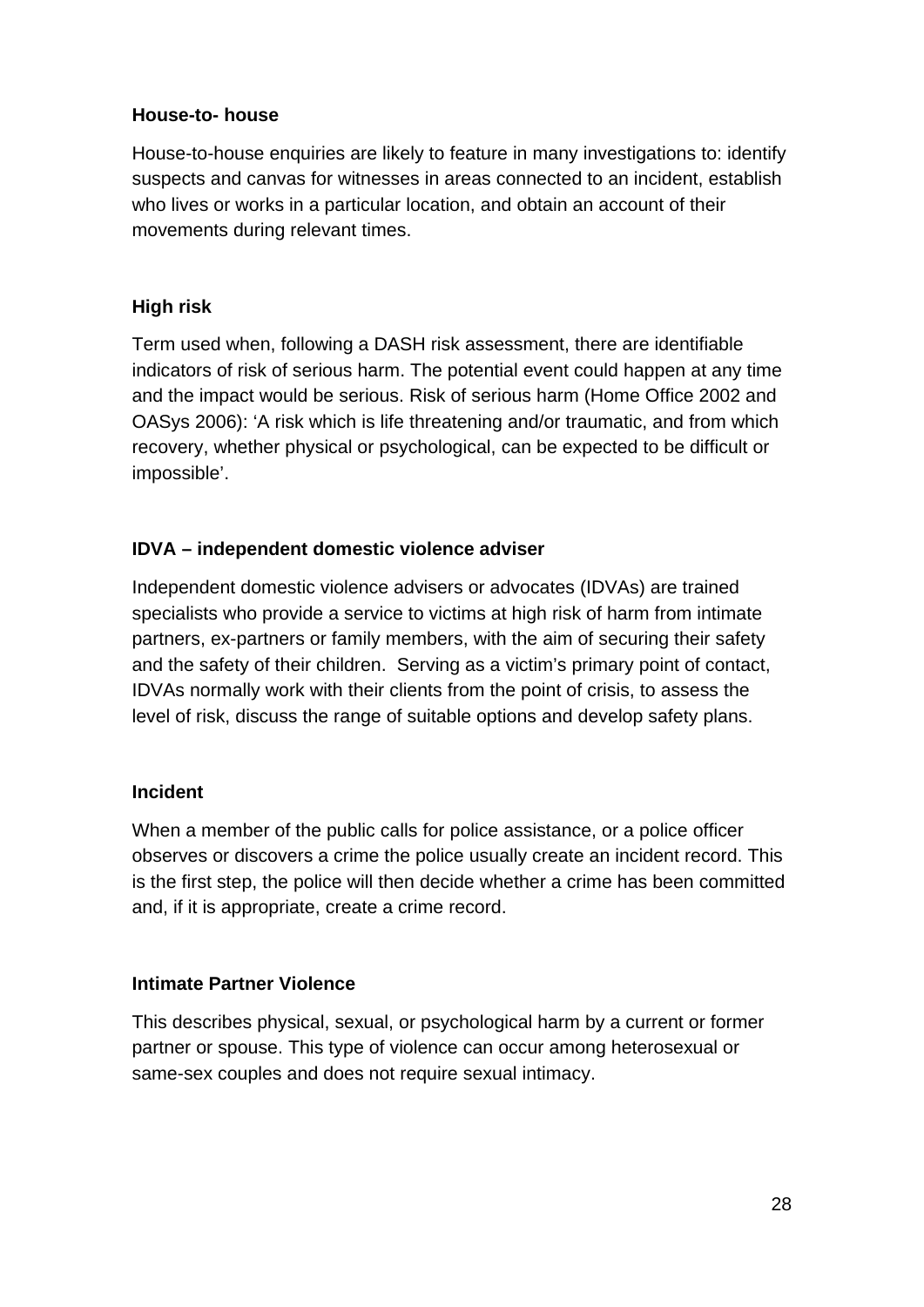#### **MARAC (Multi-Agency Risk Assessment Conference)**

MARACs are regular local meetings where information about high risk domestic abuse victims (those at risk of murder or serious harm) is shared between local agencies. By bringing all agencies together at a MARAC, and ensuring that whenever possible the voice of the victim is represented by the IDVA, a risk focused, co-ordinated safety plan can be drawn up to support the victim. There are currently over 270 MARACs are operating across England, Wales, Scotland and Northern Ireland managing more than 64,000 cases a year.

#### **MASH – Multi Agency Safeguarding Hub**

A Multi Agency Safeguarding Hub (MASH) brings together staff from police and partner agencies who work from the same location, sharing information and ensuring a timely and joined-up response to protect children and vulnerable adults.

#### **Medium risk**

Term used when following a DASH risk assessment there are identifiable indicators of risk of serious harm. The offender has the potential to cause serious harm but is unlikely to do so unless there is a change in circumstances, for example, failure to take medication, loss of accommodation, relationship breakdown, drug or alcohol misuse.

#### **National Domestic Abuse helpline**

A Freephone 24 Hour National Domestic Violence Helpline, run in partnership between Women's Aid and Refuge, is a national service for women experiencing domestic violence, their family, friends, colleagues and others calling on their behalf.

The Helpline can give support, help and information over the telephone, wherever the caller might be in the country. The Helpline is staffed 24 hours a day by fully trained female helpline support workers and volunteers. All calls are completely confidential. Translation facilities for callers whose first language is not English, and a service for callers who are deaf or hard of hearing are available.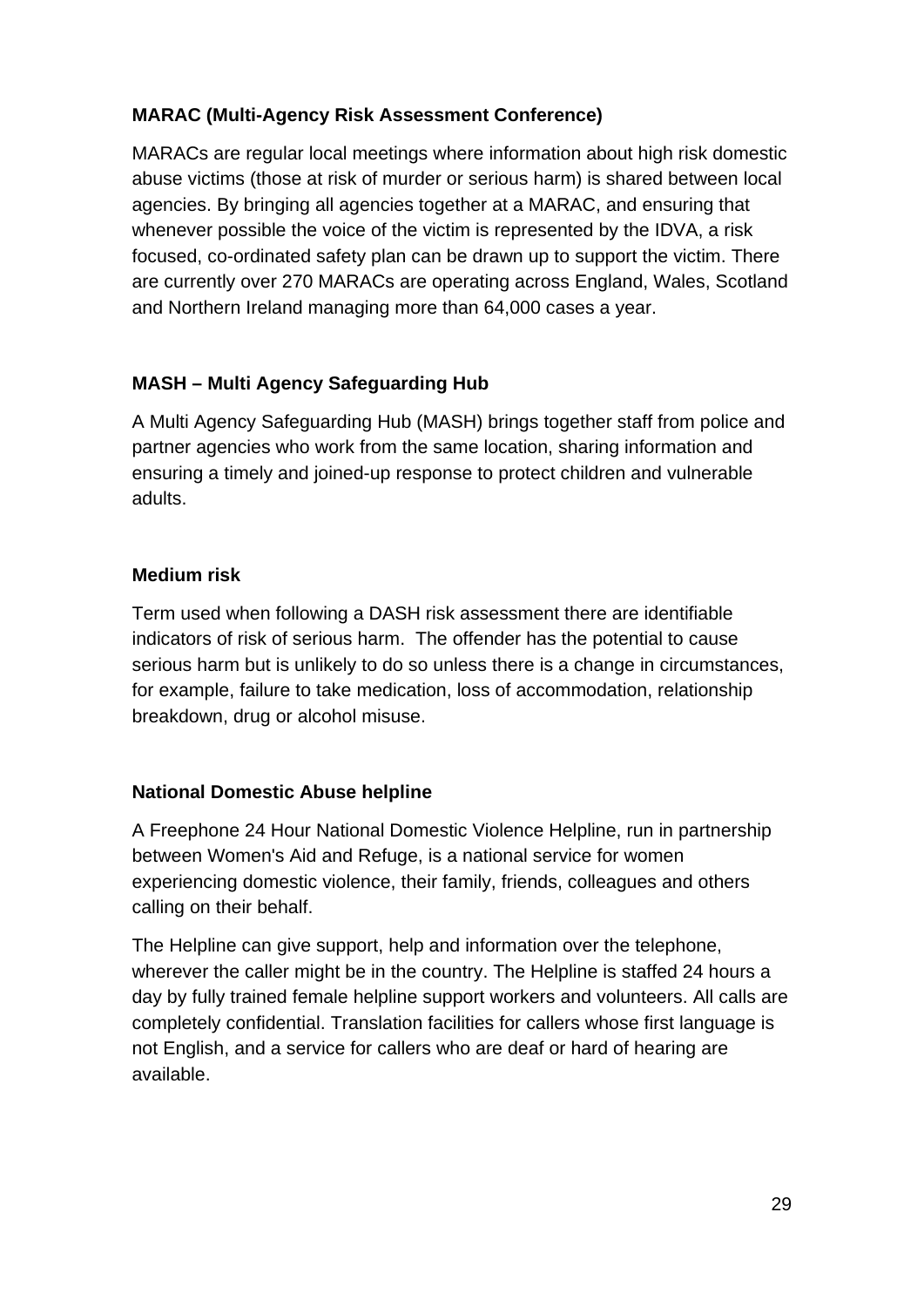#### **Partnership**

A term used where collaborative working is established between the police and other public, private or voluntary organisations.

#### **Police and Criminal Evidence Act 1984 (PACE)**

The Police and Criminal Evidence Act 1984 and the PACE codes of practice provide the core framework of police powers and safeguards around stop and search, arrest, detention, investigation, identification and interviewing detainees. [www.gov.uk/government/collections/police-and-criminal-evidence-act-1984](http://www.gov.uk/government/collections/police-and-criminal-evidence-act-1984-pace-current-versions) [pace-current-versions](http://www.gov.uk/government/collections/police-and-criminal-evidence-act-1984-pace-current-versions)

#### **Positive action**

The term refers to the steps and action taken at all stages of the police response to ensure effective protection of victims and children, while allowing the criminal justice system to hold the offender to account. It is often used in the context of arrest policy, police guidance states that "arrest will normally be 'necessary' under the terms of PACE to protect a child or vulnerable person, prevent the suspect causing injury and/or to allow for the prompt and effective investigation of the offence".

#### **Problem-solving**

Problem-solving is a term used in policing where forces systematically identify and analyse crime and disorder problems, develop specific responses to individual problems and subsequently assess whether the response has been successful.

#### **Refuge**

A refuge is a safe house where women and children who are experiencing domestic violence can stay free from abuse. Refuge addresses (and sometimes telephone numbers) are confidential. According to Women's Aid on a typical day, **over 7000 women and children** are resident in refuge accommodation in England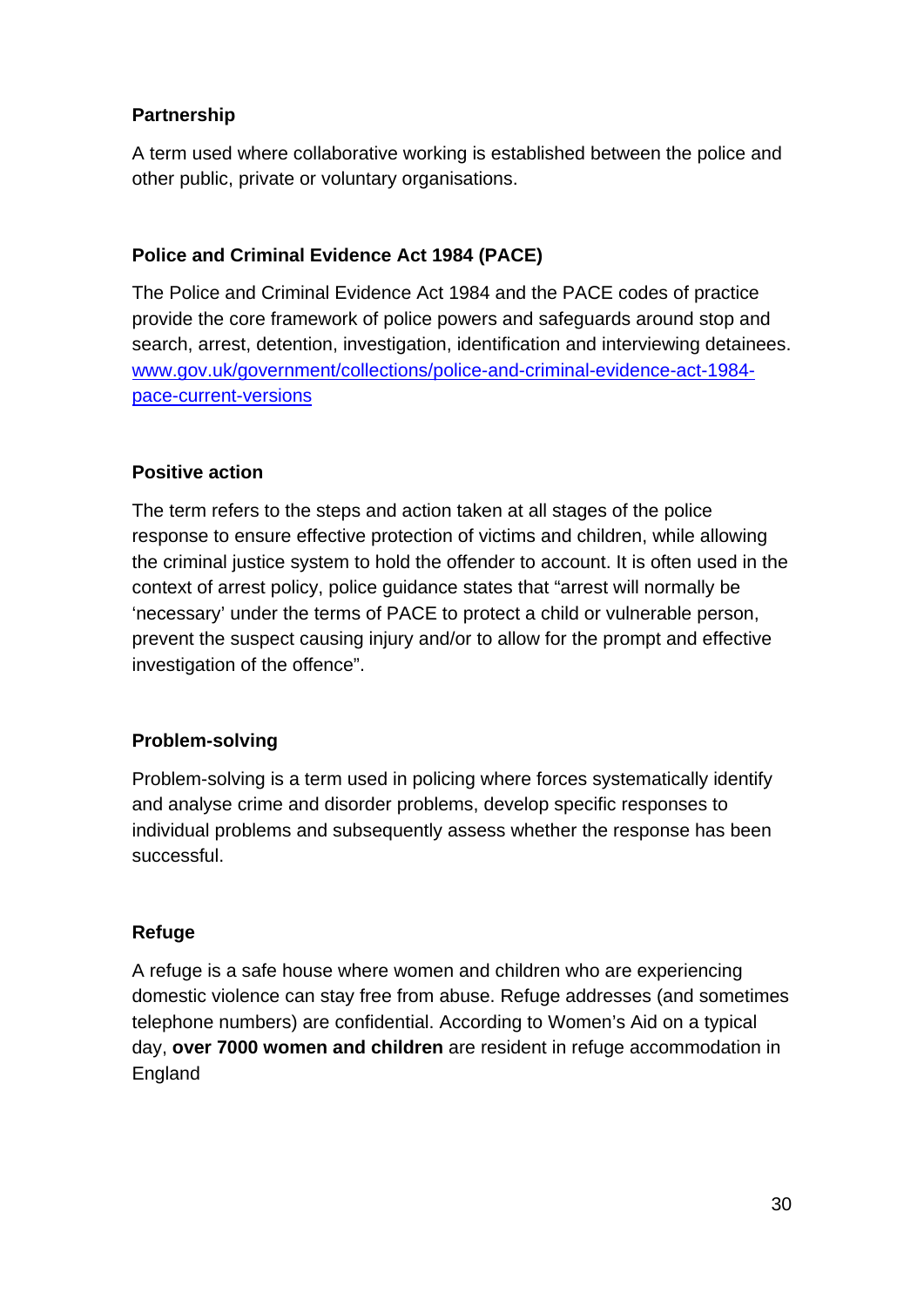#### **Risk assessment**

A risk assessment is based on structured professional judgment. It provides structure and informs decisions that are already being made. It is only a guide/checklist and should not be seen as a scientific predictive solution. Its completion is intended to assist officers in the decision-making process on appropriate levels of intervention for victims of domestic violence.

#### **Safeguarding**

The term safeguarding is applied when protecting children and other vulnerable people. The UK Government has defined the term 'safeguarding children' as: *"The process of protecting children from abuse or neglect, preventing impairment of their health and development, and ensuring they are growing up in circumstances consistent with the provision of safe and effective care that enables children to have optimum life chances and enter adulthood successfully."*

#### **Sexual Assault Referral Centre (SARC)**

SARCs are specialist medical and forensic services for anyone who has been raped or sexually assaulted.

They aim to be a one-stop service, providing the following under one roof: medical care and forensic examination following assault/rape and, in some locations, sexual health services.

#### **Standard Risk**

Term used following a DASH risk assessment where current evidence does not indicate likelihood of causing serious harm.

#### **Victim Personal Statement**

The Victim Personal Statement (VPS) gives victims an opportunity to describe the wider effects of the crime upon them, express their concerns and indicate whether or not they require any support.

Provisions relating to the making of a VPS and its use in criminal proceedings are included in the Code of Practice for Victims of Crime (Victims' Code), which was published on 29 October 2013 and came into force on 10 December 2013.